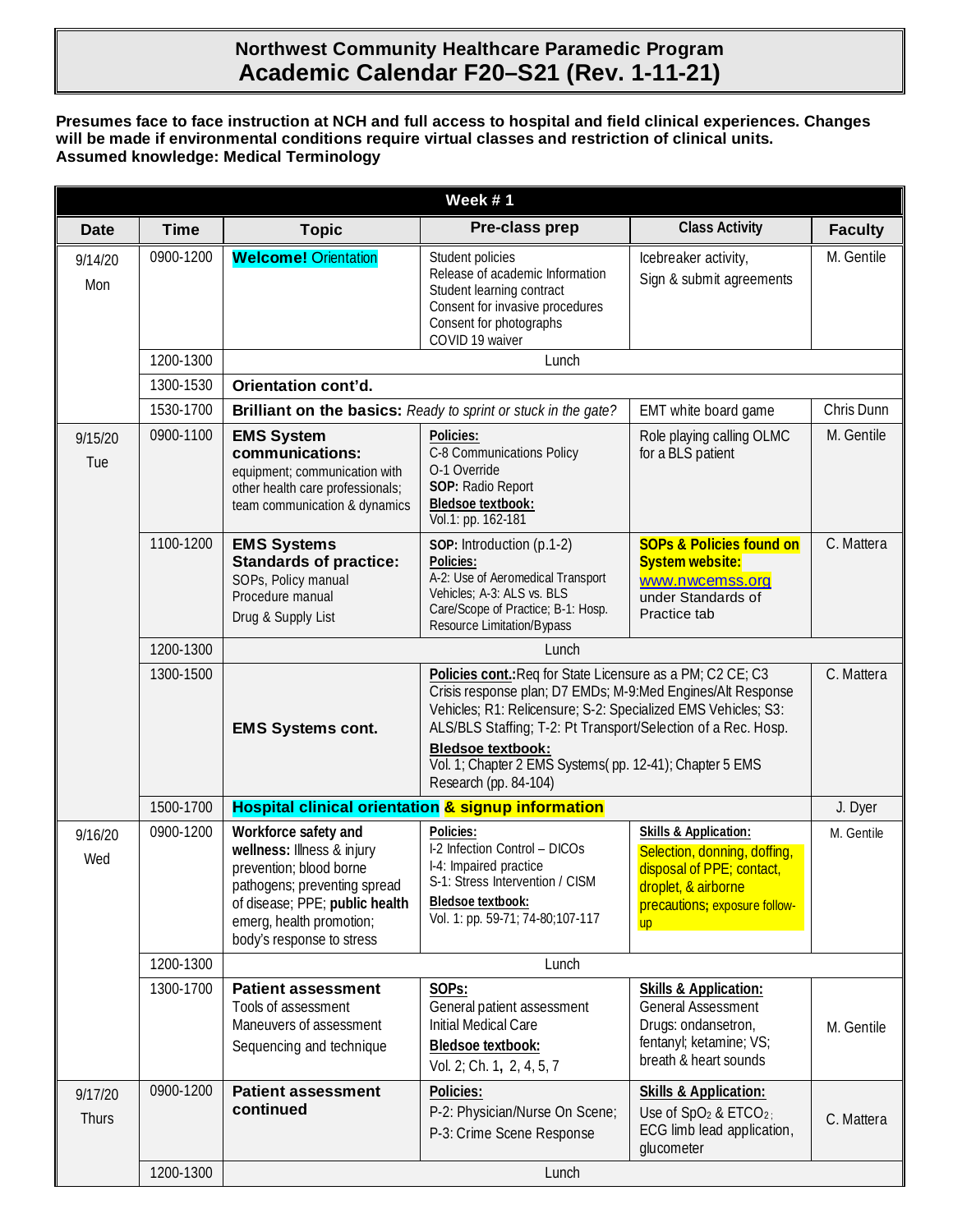|                                            |             |                                                                                                                                                                                                                                                                      | Week #1                                                                                                                                                                                                            |                                                                                               |                           |
|--------------------------------------------|-------------|----------------------------------------------------------------------------------------------------------------------------------------------------------------------------------------------------------------------------------------------------------------------|--------------------------------------------------------------------------------------------------------------------------------------------------------------------------------------------------------------------|-----------------------------------------------------------------------------------------------|---------------------------|
| Date                                       | <b>Time</b> | <b>Topic</b>                                                                                                                                                                                                                                                         | Pre-class prep                                                                                                                                                                                                     | <b>Class Activity</b>                                                                         | <b>Faculty</b>            |
|                                            | 1300-1700   | Patient assessment continued                                                                                                                                                                                                                                         |                                                                                                                                                                                                                    |                                                                                               | C. Mattera                |
| 9/18/20<br>Fri<br><b>Chiefs</b><br>Meeting | 0900-1200   | <b>Pharmacology: Medication</b><br>safety; legislation; naming;<br>classifications; schedules;<br>pharmacokinetics; storage &<br>security; metabolism & excretion;<br>mechanism of action; phases of<br>activity; response; relationships;<br>interactions; toxicity | Policies:<br>C-6: Controlled Substances; Logs;<br>D-2: Drug Replacement; D-3:<br>Exchanging drugs; R-7 Reportable<br>Incidents; SOP: Drug appendix<br><b>Bledsoe textbook:</b><br>Vol. 1 Chapter 13; pp. 351 - 387 | <b>Skills &amp; Application:</b><br>Pharmacology exercise<br><b>Controlled Substance Logs</b> | C. Mattera<br>after 10 am |
|                                            | 1200-1300   |                                                                                                                                                                                                                                                                      | Lunch                                                                                                                                                                                                              |                                                                                               |                           |
|                                            | 1300-1400   | General pharm. cont.                                                                                                                                                                                                                                                 |                                                                                                                                                                                                                    |                                                                                               | C. Mattera                |
|                                            | 1400-1700   | <b>Autonomic NS</b>                                                                                                                                                                                                                                                  | Bledsoe textbook: Vol 1; pp 387-400                                                                                                                                                                                |                                                                                               | C. Mattera                |

|                |             |                                                                                                                                                                                              | Week $#2$                                                                                                                                                                                                                                                                                                                                                                                                                                                                                                                                                                                                                                      |                                                                                      |                |  |  |
|----------------|-------------|----------------------------------------------------------------------------------------------------------------------------------------------------------------------------------------------|------------------------------------------------------------------------------------------------------------------------------------------------------------------------------------------------------------------------------------------------------------------------------------------------------------------------------------------------------------------------------------------------------------------------------------------------------------------------------------------------------------------------------------------------------------------------------------------------------------------------------------------------|--------------------------------------------------------------------------------------|----------------|--|--|
| <b>Date</b>    | <b>Time</b> | <b>Topic</b>                                                                                                                                                                                 | Pre-class prep                                                                                                                                                                                                                                                                                                                                                                                                                                                                                                                                                                                                                                 | <b>Class Activity</b>                                                                | <b>Faculty</b> |  |  |
| 9/21/20        | 0900-1030   | <b>Quiz I</b>                                                                                                                                                                                |                                                                                                                                                                                                                                                                                                                                                                                                                                                                                                                                                                                                                                                |                                                                                      | M. Gentile     |  |  |
| Mon            | 1030-1200   | Intro to medical math                                                                                                                                                                        | Bledsoe textbook:<br>Vol. 1: pp. 500-507                                                                                                                                                                                                                                                                                                                                                                                                                                                                                                                                                                                                       |                                                                                      | M. Gentile     |  |  |
|                | 1200-1300   |                                                                                                                                                                                              | Lunch                                                                                                                                                                                                                                                                                                                                                                                                                                                                                                                                                                                                                                          |                                                                                      |                |  |  |
|                | 1300-1400   | Med math contd.                                                                                                                                                                              |                                                                                                                                                                                                                                                                                                                                                                                                                                                                                                                                                                                                                                                |                                                                                      |                |  |  |
|                | 1400-1700   | <b>Medication</b><br>administration                                                                                                                                                          | <b>Bledsoe textbook:</b><br>Vol. 1: pp. 366-367; 443-469<br>Watch skills demo video (sent via<br>email)                                                                                                                                                                                                                                                                                                                                                                                                                                                                                                                                        | <b>Skills &amp; Application:</b><br>Selective routes of<br>medication administration | M. Gentile     |  |  |
| 9/22/20<br>Tue | 0900-1100   | <b>Vascular access:</b><br>peripheral IVs                                                                                                                                                    | <b>Bledsoe textbook:</b><br>Vol. 1: pp. 469-494                                                                                                                                                                                                                                                                                                                                                                                                                                                                                                                                                                                                | <b>Skills &amp; Application:</b><br>IV access                                        | M. Gentile     |  |  |
|                | 1100-1200   | <b>Vascular access:</b><br><b>Intraosseous infusions</b>                                                                                                                                     | <b>Bledsoe textbook:</b><br>Vol. 1; ch 14, pp. 494-500<br>Watch IO demo video (sent via<br>email)                                                                                                                                                                                                                                                                                                                                                                                                                                                                                                                                              | <b>Skills &amp; Application:</b><br>IO access                                        | M. Gentile     |  |  |
|                | 1200-1300   | Lunch                                                                                                                                                                                        |                                                                                                                                                                                                                                                                                                                                                                                                                                                                                                                                                                                                                                                |                                                                                      |                |  |  |
|                | 1300-1700   | <b>FISDAP Orientation. Must have established a FISDAP account</b>                                                                                                                            |                                                                                                                                                                                                                                                                                                                                                                                                                                                                                                                                                                                                                                                |                                                                                      |                |  |  |
| 9/23/20        | 0900-1200   | Lab <sub>1</sub>                                                                                                                                                                             |                                                                                                                                                                                                                                                                                                                                                                                                                                                                                                                                                                                                                                                |                                                                                      |                |  |  |
| Wed            |             | <b>Stations</b><br>Individual skill lab:<br>*IM &Sub-q X2<br>Inhaled MDI; HHN/mask x2<br>Intranasal (MAD device)<br>Patient assessment<br><b>COMPETENCY measured:</b><br>Donning/doffing PPE | Goals for Appendix G Criteria:- must calculate dose ea. med<br>IM: 1 individual skill in lab; 1 isolated skill on LIVE patient (1&2 of 2)<br>Sub-q: 1 individual skill in lab; 1 isolated skill on LIVE patient (1&2 of 2)<br>Inhaled:2 individual skill in lab (1&2 of 2)<br>Intranasal: 2individual skill in lab (1&2 of 2)<br>via patient assessment:<br>Obtain a patient history from an alert and oriented patient; 1 individual<br>skill in lab (1 of 2)<br>Comprehensive normal physical assessment-adult; 1 individual skill in<br>lab(1 of 2)<br>Medical including cardiac physical assessment; 1 individual skill in lab<br>(1 of 2) | Lab Team                                                                             |                |  |  |
|                | 1200-1300   |                                                                                                                                                                                              | Lunch                                                                                                                                                                                                                                                                                                                                                                                                                                                                                                                                                                                                                                          |                                                                                      |                |  |  |
|                | 1300-1700   | Lab <sub>2</sub>                                                                                                                                                                             |                                                                                                                                                                                                                                                                                                                                                                                                                                                                                                                                                                                                                                                |                                                                                      |                |  |  |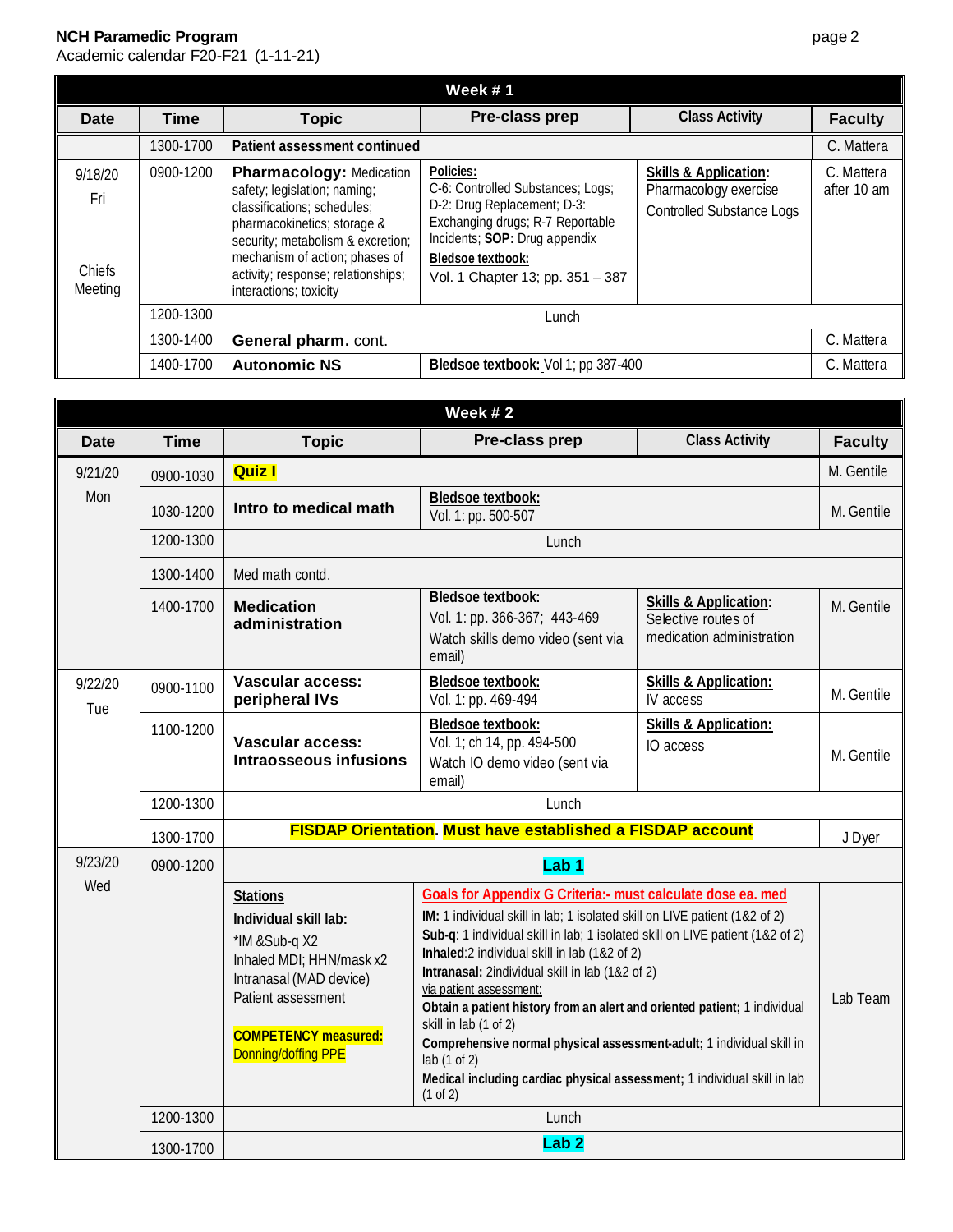Academic calendar F20-F21 (1-11-21)

| Week #2                                    |             |                                                                                                                                                                                                                              |                                                                                                                                                                                                                                                                                                                                                                                                                                                                                                                                                                                                                             |                                                                                                 |                |  |
|--------------------------------------------|-------------|------------------------------------------------------------------------------------------------------------------------------------------------------------------------------------------------------------------------------|-----------------------------------------------------------------------------------------------------------------------------------------------------------------------------------------------------------------------------------------------------------------------------------------------------------------------------------------------------------------------------------------------------------------------------------------------------------------------------------------------------------------------------------------------------------------------------------------------------------------------------|-------------------------------------------------------------------------------------------------|----------------|--|
| <b>Date</b>                                | <b>Time</b> | <b>Topic</b>                                                                                                                                                                                                                 | Pre-class prep                                                                                                                                                                                                                                                                                                                                                                                                                                                                                                                                                                                                              | <b>Class Activity</b>                                                                           | <b>Faculty</b> |  |
|                                            |             | <b>Stations</b><br>Individual skill lab:<br>IO access (tibia/humerus)<br>Patient assessment X 2<br>(w/ VS practice)<br>Individual skill lab in<br>scenario<br>Inhaled MDI; HHN/mask<br>IM & sub q<br>Intranasal (MAD device) | Goals for Appendix G Criteria: - must calculate dose ea med<br>IO infusion: 2 individual skill in lab; (1&2 of 2)<br>Inhaled: 2 individual skill in scenario; (1&2 of 2)<br>IM: 1 individual skill in scenario; (1 of 1)<br>Sub-q: 1 individual skill in scenario; (1 of 1)<br>Intranasal: 2 individual skill in scenario; (1&2 of 2)<br>via patient assessment:<br>Obtain a patient history from an alert and oriented patient; 1<br>individual skill in lab (2 of 2)<br>Comp normal physical assess. adult; 1 individual skill in lab (2 of 2)<br>Medical including cardiac physical assess; 1 ind. skill in lab (2 of 2) |                                                                                                 | Lab Team       |  |
| 9/24/20                                    | 0900-1200   | <b>Respiratory A&amp;P</b>                                                                                                                                                                                                   | <b>Bledsoe textbook:</b><br>Vol. 1 512-526                                                                                                                                                                                                                                                                                                                                                                                                                                                                                                                                                                                  | <b>Skills &amp; Application</b><br>Pulse oximetry                                               | M. Gentile     |  |
| Thurs                                      | 1200-1300   | Lunch                                                                                                                                                                                                                        |                                                                                                                                                                                                                                                                                                                                                                                                                                                                                                                                                                                                                             |                                                                                                 |                |  |
| Provider<br><b>EMSC</b>                    | 1300-1700   | <b>Respiratory A&amp;P cont.</b>                                                                                                                                                                                             |                                                                                                                                                                                                                                                                                                                                                                                                                                                                                                                                                                                                                             |                                                                                                 | M. Gentile     |  |
| 9/25/20<br>Fri<br>EMSC-<br>educator<br>mtg | 0900-1030   | <b>Airway Management</b><br>Positioning, BLS adjuncts;<br>suctioning                                                                                                                                                         | SOP: Airway obstruction<br><b>Bledsoe textbook:</b><br>Vol. 1: pp. 540-541 (positioning);<br>544-547 (adjuncts); 598-599<br>(suctioning); 556-581 & 587-596<br>(intubation/DAI)                                                                                                                                                                                                                                                                                                                                                                                                                                             | <b>Skills &amp; Application</b><br>Manual airway maneuvers;<br>NPA/OPA<br>Suction oral/tracheal | M. Gentile     |  |
|                                            | 1030-1200   | Endotracheal intubation (ETI)                                                                                                                                                                                                |                                                                                                                                                                                                                                                                                                                                                                                                                                                                                                                                                                                                                             | OTI, use of bougie                                                                              | Dr. Jordan     |  |
|                                            | 1200-1300   |                                                                                                                                                                                                                              | Lunch                                                                                                                                                                                                                                                                                                                                                                                                                                                                                                                                                                                                                       |                                                                                                 |                |  |
|                                            | 1300-1700   | ETI cont./ Drug assisted<br>intubation (DAI)                                                                                                                                                                                 | SOP: Advanced Airways/DAI                                                                                                                                                                                                                                                                                                                                                                                                                                                                                                                                                                                                   | <b>Skills &amp; Application</b><br>Drugs: ketamine, etomidate,<br>midazalam fantanyl            | Dr. Jordan     |  |

|                |             |                                                                                      | Week $#3$                                                                     |                                                                                                                |                |  |  |
|----------------|-------------|--------------------------------------------------------------------------------------|-------------------------------------------------------------------------------|----------------------------------------------------------------------------------------------------------------|----------------|--|--|
| Date           | <b>Time</b> | <b>Topic</b>                                                                         | Pre-class prep                                                                | <b>Class Activity</b>                                                                                          | <b>Faculty</b> |  |  |
| 9/28/20        | 0900-1015   | <b>Quiz 2</b>                                                                        |                                                                               |                                                                                                                | M Gentile      |  |  |
| Mon            | 1015-1200   | <b>Video Laryngoscopy</b><br>(King Vision)                                           | SOP: Advanced airways/DAI                                                     | <b>Skills &amp; Application</b><br>King vision                                                                 | Dr. Jordan     |  |  |
|                | 1200-1300   |                                                                                      | Lunch                                                                         |                                                                                                                |                |  |  |
|                | 1300-1700   | <b>Extraglottic airways</b><br>i-gel; LMA; CombiTube &<br>Other routes of intubation | <b>Bledsoe textbook:</b><br>Vol. 1: pp. 590-596; 571-573;<br>573-575; 575-576 | <b>Skills &amp; Application</b><br>In-line; Inverse; Digital; & NT<br>intubation; i-gel airway                 | M. Gentile     |  |  |
| 9/29/20<br>Tue | 0900-1200   | <b>Cricothyrotomy: Needle</b><br>and surgical                                        | <b>Bledsoe textbook:</b><br>Vol. 1 pp. 581 - 576                              | <b>Skills &amp; Application:</b><br>Needle & surgical<br>cricothyrotomy<br>All O <sub>2</sub> delivery devices | M. Gentile     |  |  |
|                | 1200-1300   |                                                                                      | Lunch                                                                         |                                                                                                                |                |  |  |
|                | 1300-1700   | Ventilating pts.; O <sub>2</sub><br>delivery devices/CPAP                            | <b>Bledsoe textbook:</b><br>Vol. 1: pp. 542-550; Vol. 3: pp. 142-144 (CPAP)   |                                                                                                                | M. Gentile     |  |  |
| 9/30/20        | 0900-1200   |                                                                                      | Lab 3                                                                         |                                                                                                                |                |  |  |

Drugs: ketamine, etomidate, midazolam, fentanyl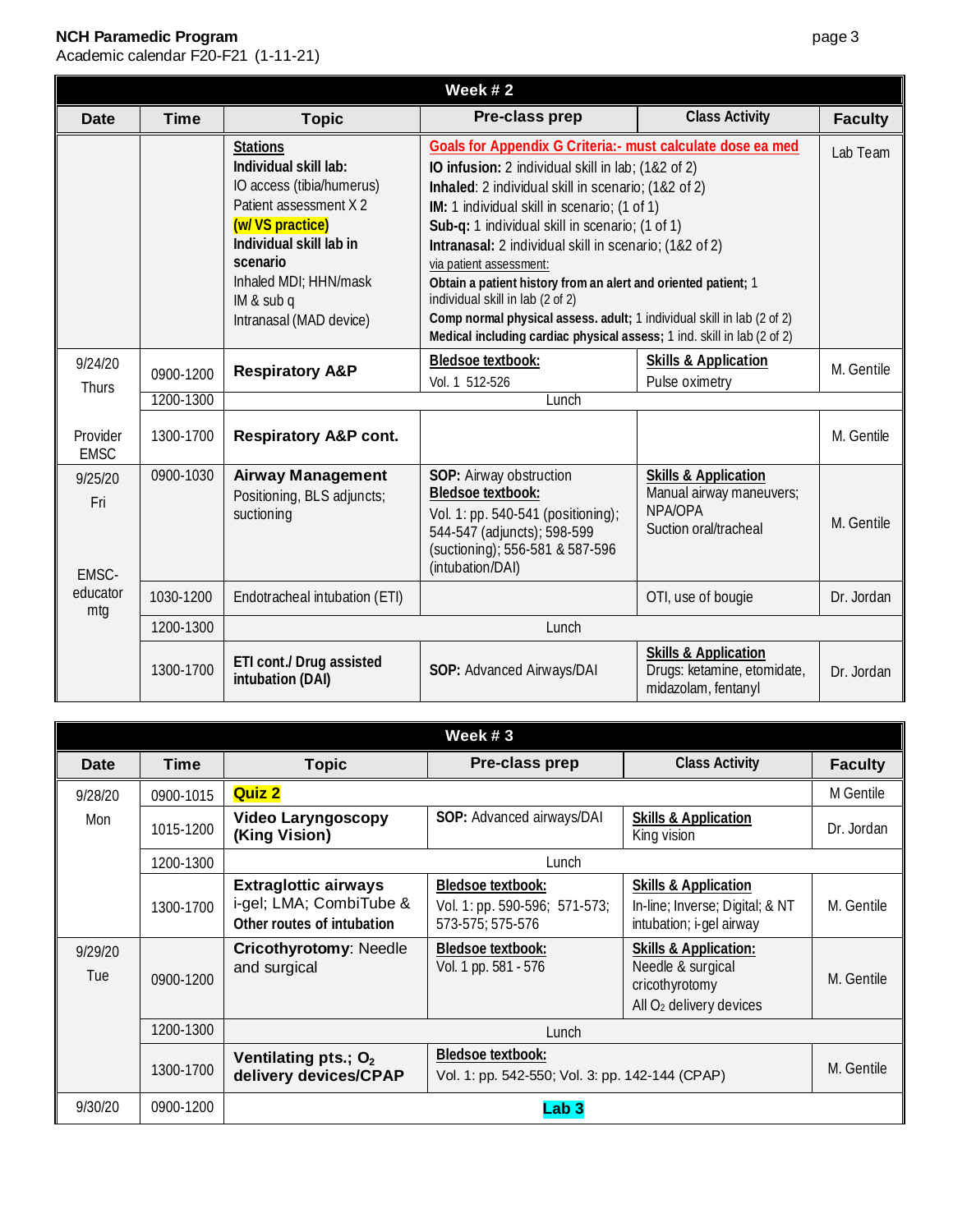| Week $#3$                  |             |                                                                                                                                                                                                                              |                                                                                                                                                                                                                                                                                                                                                                                                                                                                       |                       |                |
|----------------------------|-------------|------------------------------------------------------------------------------------------------------------------------------------------------------------------------------------------------------------------------------|-----------------------------------------------------------------------------------------------------------------------------------------------------------------------------------------------------------------------------------------------------------------------------------------------------------------------------------------------------------------------------------------------------------------------------------------------------------------------|-----------------------|----------------|
| <b>Date</b>                | <b>Time</b> | <b>Topic</b>                                                                                                                                                                                                                 | Pre-class prep                                                                                                                                                                                                                                                                                                                                                                                                                                                        | <b>Class Activity</b> | <b>Faculty</b> |
| Wed                        |             | <b>Stations</b><br>Individual skill lab:<br>IV access - manikin (2 stations)<br>IV piggyback infusion<br>IV bolus<br>Individual skill lab in<br>scenario:<br>IO access<br>IM & sub Q<br>Competency:<br>Patient assessment VS | <b>Goals for Appendix G Criteria:</b><br>IO infusion: 1 individual skill in scenario; (1 of 4)<br>IV therapy: 2 individual skill in lab; (1&2 of 3)<br>IV piggyback infusion: 2 individual skill in lab; (2 of 2)<br>IV medication admin: 2 individual skill in lab; (2 of 2)<br>IM & sub Q: 1 each individual skill in scenario; (2 of 2)<br>Glucometer: individual skill (1 of 2)                                                                                   |                       | Lab Team       |
|                            | 1200-1300   |                                                                                                                                                                                                                              | Lunch                                                                                                                                                                                                                                                                                                                                                                                                                                                                 |                       |                |
|                            |             |                                                                                                                                                                                                                              | Lab <sub>4</sub>                                                                                                                                                                                                                                                                                                                                                                                                                                                      |                       |                |
|                            | 1300-1700   | <b>Stations</b><br>Individual skill lab:<br>Direct OTI<br>Nasotracheal intubation<br>Supraglottic (i-gel)<br>IV <sub>S</sub><br>Ind. skill lab in scenario:<br>IO access<br>Competency:<br>Patient assessment VS             | <b>Goals for Appendix G Criteria:</b><br>IO infusion: 1 individual skill in scenario (2 of 4)<br>Direct OTI adult: 2 individual skill in lab (1&2 of 10)<br>NT int. adult: 1 individual skill in lab (1 of 2)<br>Supraglottic adult: 1 individual skill in lab (1 of 2)<br>IV therapy: 1 individual skill in lab; (3 of 3)<br>Glucometer: individual skill (2 of 2)                                                                                                   |                       | Lab Team       |
| 10/1/20                    | 0900-1200   |                                                                                                                                                                                                                              | Lab <sub>5</sub>                                                                                                                                                                                                                                                                                                                                                                                                                                                      |                       |                |
| Thurs                      |             | <b>Stations</b><br>Individual skill lab:<br>Direct OTI<br>Supraglottic (i-gel)<br>Nasotracheal intubation<br>In-line OTI<br><b>Live IVs</b> X2 stations                                                                      | <b>Goals for Appendix G Criteria:</b><br>Direct OTI adult: 2 individual skill in lab; (3&4 of 10)<br>Supraglottic adult: 1 individual skill in lab; (2 of 2)<br>Nasotracheal int. adult: 1 individual skill in lab; (2 of 2)<br>In-line ETI: 2 individual skill in lab (2 of 2)<br>IV therapy: 1 individual skill on live patient (1 of 3)                                                                                                                            |                       | Lab Team       |
|                            | 1200-1300   |                                                                                                                                                                                                                              | Lunch                                                                                                                                                                                                                                                                                                                                                                                                                                                                 |                       |                |
|                            | 1300-1700   | <b>Stations</b><br>Individual skill lab:<br>Direct OTI<br>Surgical and needle cric<br>(manikin and sheep)<br>Individual skill lab in<br>scenario:<br>IO access<br>IV access w/ IV med admin<br>Supraglottic airway (i-gel)   | Lab <sub>6</sub><br><b>Goals for Appendix G Criteria:</b><br>Direct OTI adult: 2 individual skill in lab; (5&6 of 10)<br>IO infusion: 1 individual skill in scenario; (3 of 4)<br>IV therapy: 2 individual skill in scenario; (1&2 of 10)<br>Supraglottic (i-gel): 1 individual skill in scenario; (1 of 6)<br>IV med admin: 2 individual skill in scenario; (2 of 2)<br>Needle cric: 1 individual skill in lab; (1 of 2)<br>Surgical cric: 1 individual skill in lab |                       | Lab Team       |
| 10/2 or<br>10/3<br>Fri/Sat |             | Hospital Clinical (#1): ED (Adult)                                                                                                                                                                                           |                                                                                                                                                                                                                                                                                                                                                                                                                                                                       |                       |                |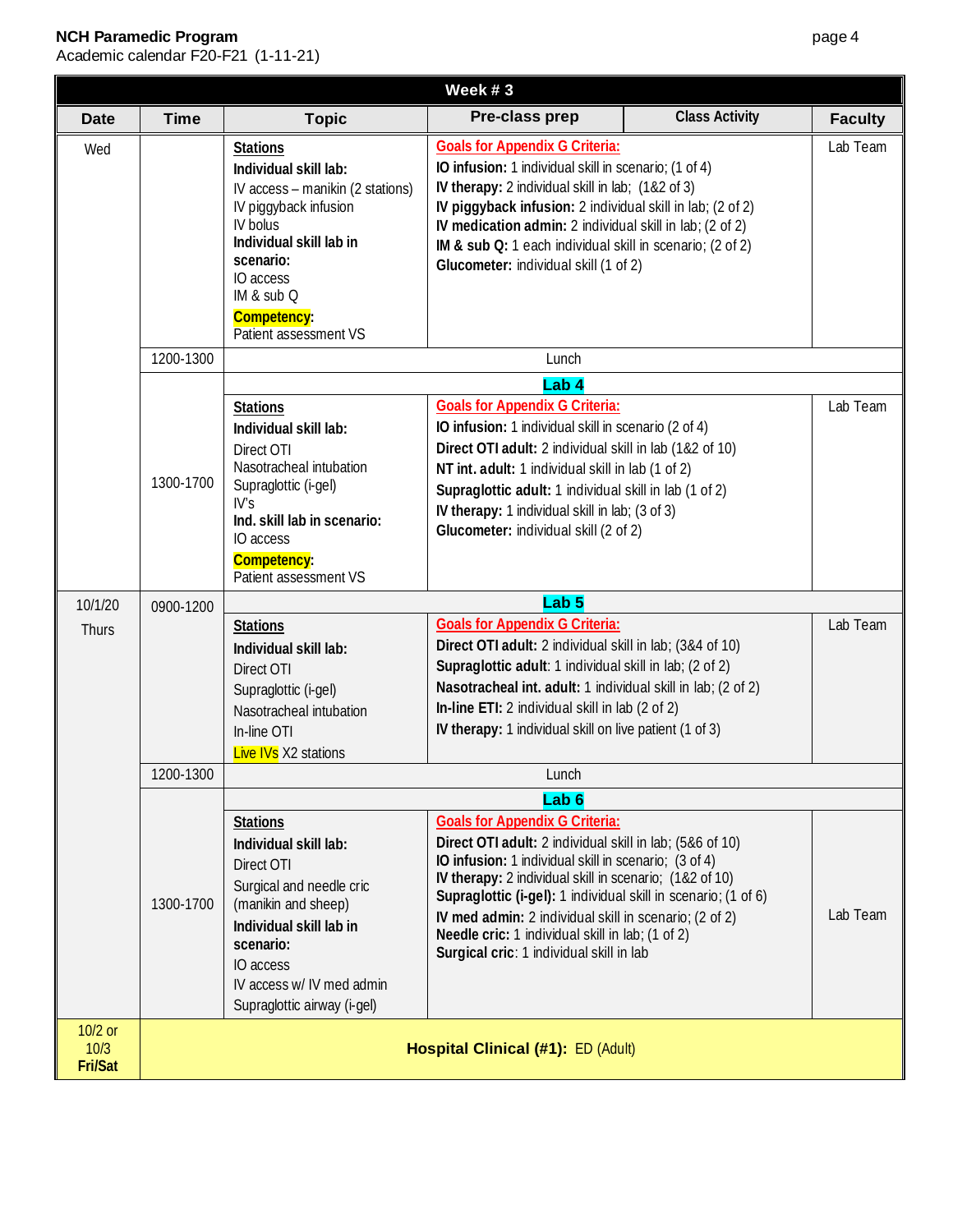|                  |             |                                                                                                                                                                                               | Week #4                                                                                                                                                                                                                                                                                                                                                                                                 |                                                                                                    |                |
|------------------|-------------|-----------------------------------------------------------------------------------------------------------------------------------------------------------------------------------------------|---------------------------------------------------------------------------------------------------------------------------------------------------------------------------------------------------------------------------------------------------------------------------------------------------------------------------------------------------------------------------------------------------------|----------------------------------------------------------------------------------------------------|----------------|
| <b>Date</b>      | <b>Time</b> | <b>Topic</b>                                                                                                                                                                                  | Pre-class prep                                                                                                                                                                                                                                                                                                                                                                                          | <b>Class Activity</b>                                                                              | <b>Faculty</b> |
| 10/5/20          | 0900-1015   | Quiz 3                                                                                                                                                                                        |                                                                                                                                                                                                                                                                                                                                                                                                         |                                                                                                    | M. Gentile     |
| Mon              | 1015-1200   | Paramedic Roles & responsibilities: Attributes of professionalism; quality mgt; EMS research                                                                                                  |                                                                                                                                                                                                                                                                                                                                                                                                         |                                                                                                    |                |
|                  | 1200-1300   | Lunch                                                                                                                                                                                         |                                                                                                                                                                                                                                                                                                                                                                                                         |                                                                                                    |                |
|                  | 1300-1700   | <b>Acid base imbalances</b>                                                                                                                                                                   | Bledsoe textbook: Vol. 1: pp. 249-254                                                                                                                                                                                                                                                                                                                                                                   |                                                                                                    | M. Gentile     |
| 10/6/20<br>Tue   | 0900 - 1200 | Therapeutic Communication:                                                                                                                                                                    | <b>Bledsoe textbook:</b><br>Vol. 2: pp. 37-52                                                                                                                                                                                                                                                                                                                                                           | <b>Skills &amp; Application:</b><br>Role play patient scenarios                                    | M. Gentile     |
|                  | 1200-1300   |                                                                                                                                                                                               | Lunch                                                                                                                                                                                                                                                                                                                                                                                                   |                                                                                                    |                |
|                  | 1300-1700   | Fluids and electrolytes                                                                                                                                                                       | Bledsoe textbook: Vol 1; pp. 362-363                                                                                                                                                                                                                                                                                                                                                                    |                                                                                                    | C. Mattera     |
| 10/7/20<br>Wed   | 0900-1200   | <b>Ethics in EMS</b>                                                                                                                                                                          | Policy: E-5: Code of Ethics<br>Bledsoe textbook:<br>Vol. 1: pp. 146-157                                                                                                                                                                                                                                                                                                                                 | <b>Skills &amp; Application:</b><br>Values card exercise<br>Ethical scenarios                      | M. Gentile     |
|                  | 1200-1300   |                                                                                                                                                                                               | Lunch                                                                                                                                                                                                                                                                                                                                                                                                   |                                                                                                    |                |
| <b>PBPI</b>      | 1300-1700   | Capnography                                                                                                                                                                                   | SOP: Capnography<br>Bledsoe textbook: Vol. 1: pp. 536 - 567; Vol. 2: pp. 193 - 197                                                                                                                                                                                                                                                                                                                      |                                                                                                    | M Gentile      |
| 10/8/20<br>Thurs | 0900-1200   | <b>Documentation</b>                                                                                                                                                                          | Policies:<br>C-7 Confidentiality<br>D-4:Data Collection<br>SOP: Medical abbreviations<br><b>Bledsoe textbook:</b><br>Vol. 1; Ch. 10: pp. 183-205;                                                                                                                                                                                                                                                       | <b>Skills &amp; Application:</b><br>Writing patient care reports<br>(PCRs) that meet FACT criteria | C Mattera      |
|                  | 1200-1300   | Lunch                                                                                                                                                                                         |                                                                                                                                                                                                                                                                                                                                                                                                         |                                                                                                    |                |
|                  | 1300-1700   | Medical Legal Consent/refusal<br>of care; confidentiality; tort and<br>criminal actions; statutory<br>responsibilities; mandatory<br>reporting; health care<br>regulation; pt rights/advocacy | Policies:<br>A-1 Abandonment<br>D-1 Due Process<br>G-1, G-2, G-3: Grievance<br>M-8 Med Device Failure/<br>Malfunction<br>R-6 Refusal of Care<br>R-7 Reportable Incidents<br>Bledsoe textbook:<br>Vol. 1; Ch. 7 pp. 119 - 144                                                                                                                                                                            | <b>Skills &amp; Application:</b><br>Role play legal scenarios<br>Complete a refusal form           | C. Mattera     |
| 10/9/20          |             |                                                                                                                                                                                               | Lab <sub>7</sub>                                                                                                                                                                                                                                                                                                                                                                                        |                                                                                                    |                |
| Fri              | 0900-1200   | <b>Stations</b><br>Individual skill lab:<br>Surgical cric; Direct OTI<br>CPAP<br>Ind. skill lab in scenario:<br>Supraglottic (i-gel); Needle cric                                             | <b>Goals for Appendix G Criteria:</b><br>Direct OTI adult: 2 individual skill in lab (7&8 of 10)<br>Supraglottic (i-gel): 2 individual skill in scenario; (2&3 of 6)<br>CPAP: 1 individual skill in lab; (1 of 1)<br>Surgical cric: 1 individual skill in lab; (2 of 2)<br>Needle cric: 2 individual skill in scenario; (2 of 4)                                                                        |                                                                                                    | Lab team       |
|                  | 1200-1300   |                                                                                                                                                                                               | Lunch                                                                                                                                                                                                                                                                                                                                                                                                   |                                                                                                    |                |
|                  |             |                                                                                                                                                                                               | Lab <sub>8</sub>                                                                                                                                                                                                                                                                                                                                                                                        |                                                                                                    |                |
|                  | 1300-1700   | <b>Stations</b><br>Individual skill in scenario:<br>Direct OTI w/ DAI; CPAP<br>In-line OTI; IV access<br>Needle cric<br>IO access                                                             | <b>Goals for Appendix G Criteria:</b><br>Direct OTI adult: 2 individual skill in scenario; (1&2 of 2)<br>CPAP: 2 individual skill in scenario; (1&2 of 2)<br>Trauma OTI inline: 2 individual skill in scenario; (1&2 of 2)<br>IV therapy: 2 individual skill in scenario; (3&4 of 10)<br>Needle cric: 2 individual skill in scenario; (4 of 4)<br>IO infusion: 1 individual skill in scenario; (4 of 4) |                                                                                                    | Lab team       |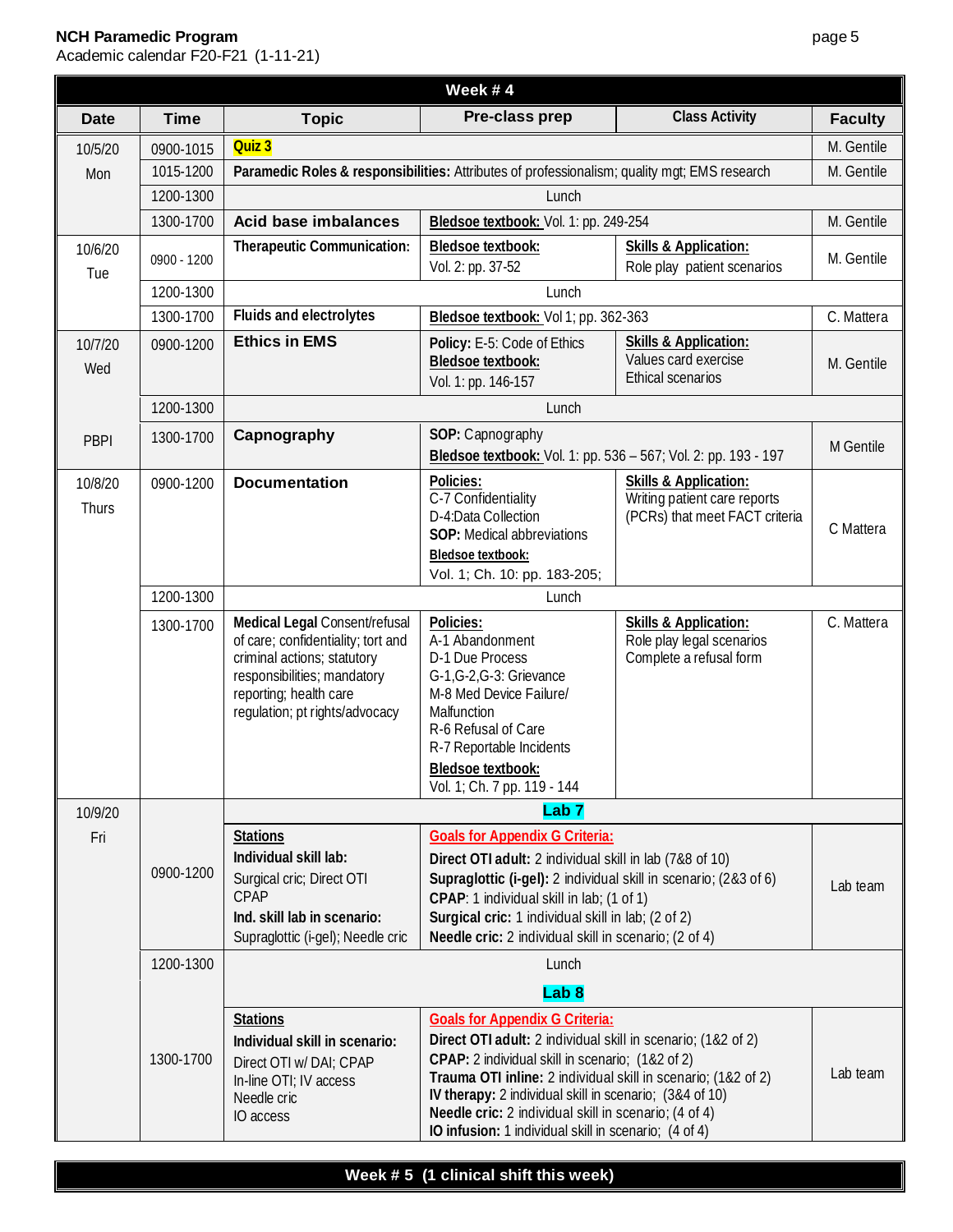# **NCH Paramedic Program**

| <b>Date</b>                                    | <b>Time</b> | <b>Topic</b>                                                                                                                                                             | Pre-class prep                                                                                                                                                                                                                                                                                                                                                                                                                                                                                                                                                                                                                                    | <b>Class Activity</b> | <b>Faculty</b> |
|------------------------------------------------|-------------|--------------------------------------------------------------------------------------------------------------------------------------------------------------------------|---------------------------------------------------------------------------------------------------------------------------------------------------------------------------------------------------------------------------------------------------------------------------------------------------------------------------------------------------------------------------------------------------------------------------------------------------------------------------------------------------------------------------------------------------------------------------------------------------------------------------------------------------|-----------------------|----------------|
| 10/12/20                                       | 0900-1030   | Quiz 4                                                                                                                                                                   |                                                                                                                                                                                                                                                                                                                                                                                                                                                                                                                                                                                                                                                   |                       | M Gentile      |
| Mon                                            | 1030-1200   | EMS 210 Wrap Up                                                                                                                                                          | <b>Class Review</b>                                                                                                                                                                                                                                                                                                                                                                                                                                                                                                                                                                                                                               |                       | M Gentile      |
|                                                | 1200-1300   |                                                                                                                                                                          | Lunch                                                                                                                                                                                                                                                                                                                                                                                                                                                                                                                                                                                                                                             |                       |                |
|                                                |             |                                                                                                                                                                          | Lab <sub>9</sub>                                                                                                                                                                                                                                                                                                                                                                                                                                                                                                                                                                                                                                  |                       |                |
|                                                | 1300-1700   | <b>Stations</b><br>Individual skill lab:<br>Direct OTI<br>Ind. skill lab in scenario:<br>Supraglottic (i-gel)<br>IV access; IVPB<br><b>Competency: IM &amp; Sub-q</b>    | <b>Goals for Appendix G Criteria:</b><br>IV therapy: 2 individual skill in scenario; (5&6 of 10)<br>Direct OTI adult: 2 individual skill in lab; (9&10 of 10)<br>Supraglottic (i-gel): 2 individual skill in scenario; (4&5 of 6)<br>IVPB infusion: 2 individual skill in scenario; (1&2 of 2)                                                                                                                                                                                                                                                                                                                                                    |                       | Lab Team       |
| 10/13/20                                       |             |                                                                                                                                                                          | Lab 10 (airway obstacle course)                                                                                                                                                                                                                                                                                                                                                                                                                                                                                                                                                                                                                   |                       |                |
| Tues                                           | 0900-1200   | <b>Stations</b><br>Individual skill lab in<br>scenario:<br>In-line<br>CPAP w/DAI<br>i-gel<br>Needle cric<br>King vision and direct OTI<br>Patient assessment             | <b>Goals for Appendix G Criteria:</b><br>In-line ETI in scenario<br>Supraglottic: 1 individual skill in scenario; (6 of 6)<br>IV therapy: 1 individual skill in scenario; (7 of 10)<br>*if short on minimums, opportunity to log the following skills in<br>scenario: needle cric, OTI or CPAP<br>Via patient assessment:<br>Obtain a patient history from an alert and oriented patient; 2<br>individual skill lab in scenario (1&2 of 2)<br>Comprehensive normal physical assessment-adult; 2 individual<br>skill lab in scenario (1&2 of 2)<br>Medical including cardiac physical assessment; 2 individual skill<br>lab in scenario (1&2 of 2) |                       | Lab team       |
|                                                | 1200-1300   |                                                                                                                                                                          | Lunch                                                                                                                                                                                                                                                                                                                                                                                                                                                                                                                                                                                                                                             |                       |                |
|                                                | 1300-1700   | <b>Stations: IV scenarios</b><br>Final prep for practical<br>exam:<br>DAI, CPAP, IN. IVP/IVPB, i-gel,<br>needle & surgical cric, IO                                      | <b>Lab 11</b><br><b>Goals for Appendix G Criteria:</b><br>IV therapy: 3 in scenario (8-10 of 10)<br>IO: proximal humerus & tibial sites<br>Patient assessment: Individual skill in lab<br>*Option to make up any additional shortages                                                                                                                                                                                                                                                                                                                                                                                                             |                       | Lab Team       |
| 10/14/20<br>Wed<br>System<br>meetings:<br>CARS | 0900-1500   | <b>EMS 210 Practical Exam</b><br>i-gel airway<br>Needle and surgical cric<br>IV vascular access<br>IO infusions<br>DAI<br>CPAP<br>IN (MAD device)<br>Med admin: IVP/IVPB | <b>Goals for Appendix G Criteria:</b><br>*if short on minimums, opportunity to log 1 of each of the<br>following individual skills in lab:<br>Supraglottic airway, needle cric, surgical cric, IV access,<br>IO infusion, Direct OTI adult, CPAP, Intranasal intubation,<br>IVPB infusion, IV med admin                                                                                                                                                                                                                                                                                                                                           |                       | Lab Team       |
| 10/15/20                                       | 0900-1200   | <b>WRITTEN EXAM Mod 1</b>                                                                                                                                                | (Auditorium)                                                                                                                                                                                                                                                                                                                                                                                                                                                                                                                                                                                                                                      |                       | M. Gentile     |
| Thurs                                          | 1200-1300   | Exam review (LC 3 & 4)                                                                                                                                                   |                                                                                                                                                                                                                                                                                                                                                                                                                                                                                                                                                                                                                                                   |                       |                |
| 10/16 or<br>10/17<br>Fri/Sat                   |             |                                                                                                                                                                          | Hospital Clinical (#2): Options: ED (Adult) or OR (not on Sat)                                                                                                                                                                                                                                                                                                                                                                                                                                                                                                                                                                                    |                       |                |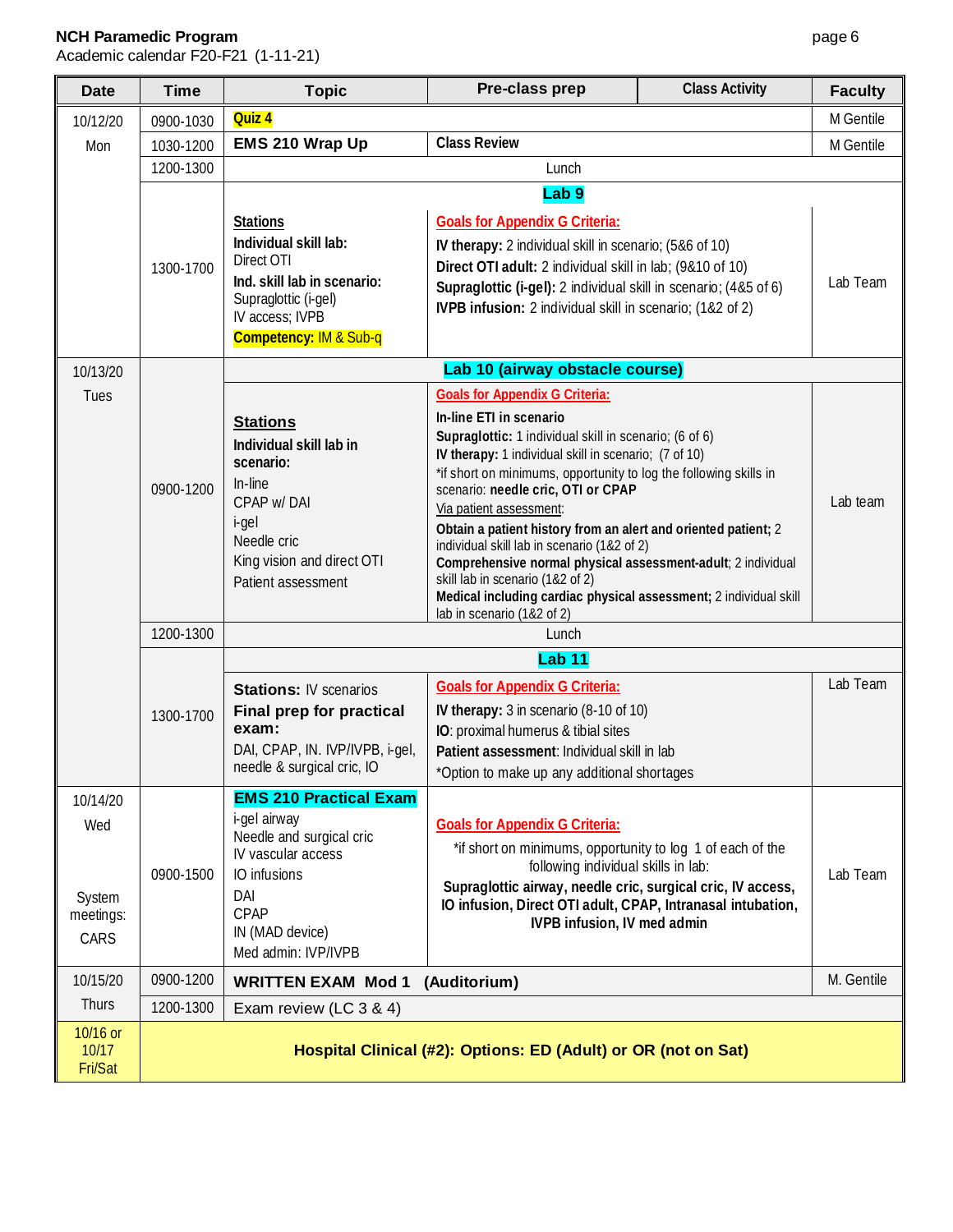| WEEK #6: (1 clinical shift this week)        |             |                                                                                     |                                                                                                                                                                                                                                                                                                                                                                                                                                                                                                                                            |                                                                                                                                                                                                       |                |  |
|----------------------------------------------|-------------|-------------------------------------------------------------------------------------|--------------------------------------------------------------------------------------------------------------------------------------------------------------------------------------------------------------------------------------------------------------------------------------------------------------------------------------------------------------------------------------------------------------------------------------------------------------------------------------------------------------------------------------------|-------------------------------------------------------------------------------------------------------------------------------------------------------------------------------------------------------|----------------|--|
| <b>Date</b>                                  | <b>Time</b> | <b>Topic</b>                                                                        | Pre-class prep                                                                                                                                                                                                                                                                                                                                                                                                                                                                                                                             | <b>Class Activity</b>                                                                                                                                                                                 | <b>Faculty</b> |  |
| 10/19/20<br>Mon                              | 0900-1200   | <b>Respiratory disorders:</b><br><b>Chronic: COPD/asthma</b>                        | SOP: COPD/Asthma<br>Bledsoe textbook:<br>Vol 3; pp. 32-36; 27-32                                                                                                                                                                                                                                                                                                                                                                                                                                                                           | <b>Skills &amp; Application:</b><br>Drugs: albuterol, ipratropium,<br>epinephrine 1 mg/1mL,<br>magnesium<br>MDI, nebulizer therapy: mouth<br>piece/mask/in-line w/ BVM &<br>C-PAP                     | C. Mattera     |  |
|                                              | 1200-1300   |                                                                                     | Lunch                                                                                                                                                                                                                                                                                                                                                                                                                                                                                                                                      |                                                                                                                                                                                                       |                |  |
|                                              | 1300-1700   | <b>Respiratory disorders:</b><br><b>Acute</b>                                       | <b>Bledsoe textbook:</b><br>Vol.1: pp. 521-526;<br>Vol. 3: pp. 2-46                                                                                                                                                                                                                                                                                                                                                                                                                                                                        |                                                                                                                                                                                                       | M. Gentile     |  |
| 10/20/20<br>Tue                              | 0900-1200   | <b>Cardiovascular A&amp;P</b>                                                       | <b>Bledsoe textbook:</b><br>Vol 3: pp. 49 - 66                                                                                                                                                                                                                                                                                                                                                                                                                                                                                             |                                                                                                                                                                                                       | C. Mattera     |  |
|                                              | 1200-1300   |                                                                                     | Lunch                                                                                                                                                                                                                                                                                                                                                                                                                                                                                                                                      |                                                                                                                                                                                                       |                |  |
|                                              | 1300-1700   | Cardiac A&P cont.                                                                   |                                                                                                                                                                                                                                                                                                                                                                                                                                                                                                                                            |                                                                                                                                                                                                       | C. Mattera     |  |
| 10/21/20<br>Wed                              |             | Hospital Clinical #3: ED (Adult - may also schedule on Sun or Sat); or OR           |                                                                                                                                                                                                                                                                                                                                                                                                                                                                                                                                            |                                                                                                                                                                                                       |                |  |
| 10/22/20<br>Thurs<br>Provider<br><b>EMSC</b> | 0900-1200   | General etiologies,<br>pathophysiology of shock<br>and hypoperfusion - all<br>forms | Bledsoe textbook:<br>*assumed knowledge:<br>Genetics & Familial dx: 226-<br>228; Disease risks: 228-232                                                                                                                                                                                                                                                                                                                                                                                                                                    |                                                                                                                                                                                                       | C. Mattera     |  |
|                                              | 1200-1300   |                                                                                     | Lunch                                                                                                                                                                                                                                                                                                                                                                                                                                                                                                                                      |                                                                                                                                                                                                       |                |  |
|                                              | 1300-1700   | Shock cont.                                                                         |                                                                                                                                                                                                                                                                                                                                                                                                                                                                                                                                            |                                                                                                                                                                                                       |                |  |
| 10/23/20                                     |             |                                                                                     | <b>Lab 12</b>                                                                                                                                                                                                                                                                                                                                                                                                                                                                                                                              |                                                                                                                                                                                                       |                |  |
| Fri<br><b>RN</b><br>Educator                 | 0900-1200   | <b>Stations</b><br>Comprehensive lab<br>scenario's: medical<br>(resp) scenarios x4  | <b>Goals for Appendix G Criteria:</b><br>via comprehensive medical resp. scenarios<br>4 Medical including cardiac physical assessment:<br>comprehensive scenario in a lab $(1-4)$ of 10)<br>comprehensive scenario in a lab $(1-4)$ of 8)<br>lab: <b>Inhaled</b> (1 of 2); CPAP (1 of 2); IM/SQ (1 of 2);                                                                                                                                                                                                                                  | 4 Obtaining a patient history from an alert and oriented patient:<br>Comprehensive lab scenario/skill competencies performed in<br>4 IVs (1-4 of 15); 4 IV med admin (1-4 of 15); 4 ETI's (1-4 of 12) | Lab<br>Team    |  |
|                                              | 1200-1300   |                                                                                     | Lunch                                                                                                                                                                                                                                                                                                                                                                                                                                                                                                                                      |                                                                                                                                                                                                       |                |  |
|                                              | 1300-1700   | <b>Stations</b><br>Comprehensive lab<br>scenario's: medical<br>(resp) scenarios x4  | <b>Lab 13</b><br><b>Goals for Appendix G Criteria:</b><br>via comprehensive medical resp. scenarios<br>4 Medical including cardiac physical assessment:<br>comprehensive scenario in a lab $(5-8)$ of 10)<br>4 Obtaining a patient history from an alert and oriented patient:<br>comprehensive scenario in a lab $(5-8)$ of 8)<br>Comprehensive lab scenario/skill competencies performed in<br>lab: <b>Inhaled</b> (2 of 2); CPAP (2 of 2); <b>IM/SQ</b> (2 of 2);<br>4 IVs (5-8 of 15); 4 IV med admin (5-8 of 15); 4 ETI's (5-8 of 12) |                                                                                                                                                                                                       | Lab<br>Team    |  |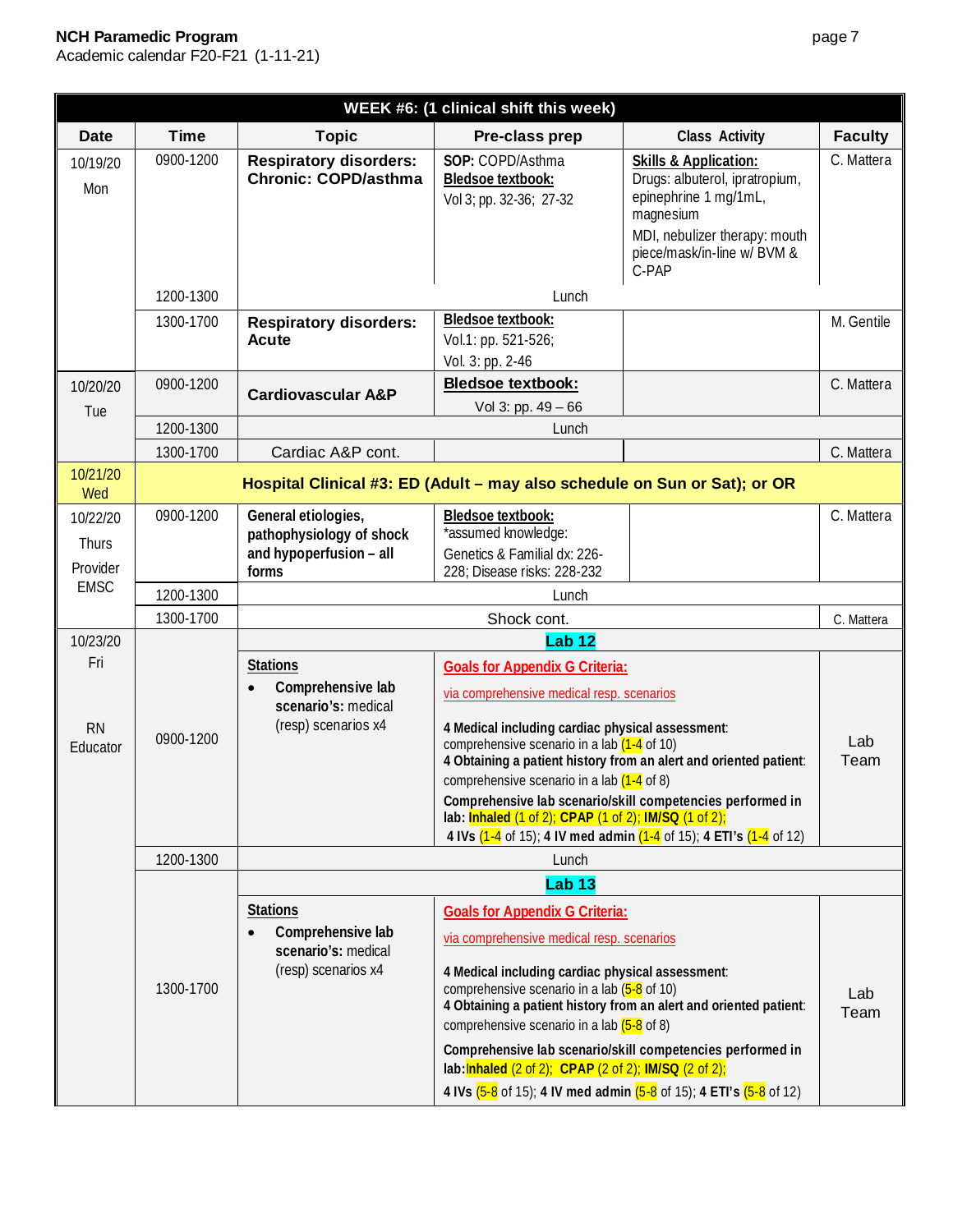| WEEK #7: (2 Clinical shifts this week) |             |                                                                                                      |                                                                                                                                 |                                                                                                        |                |
|----------------------------------------|-------------|------------------------------------------------------------------------------------------------------|---------------------------------------------------------------------------------------------------------------------------------|--------------------------------------------------------------------------------------------------------|----------------|
| <b>Date</b>                            | <b>Time</b> | <b>Topic</b>                                                                                         | Pre-class prep                                                                                                                  | <b>Class Activity</b>                                                                                  | <b>Faculty</b> |
| 10/26/20                               | 0900-1030   | Quiz <sub>5</sub>                                                                                    |                                                                                                                                 |                                                                                                        | M. Gentile     |
| Mon                                    | 1030-1200   | <b>Acute Coronary</b><br><b>Syndromes (ACS);</b><br>cardiac assessment                               | SOP: ACS<br><b>Bledsoe textbook:</b><br>Vol. 3: pp. 111-119; 130-156                                                            | <b>Skills &amp; Application:</b><br>Drugs: ASA, NTG,<br>fentanyl; ketamine,<br>norepinephrine/dopamine | M. Gentile     |
|                                        | 1200-1300   |                                                                                                      | Lunch                                                                                                                           |                                                                                                        |                |
|                                        | 1300-1700   | ACS & CVD cont.                                                                                      |                                                                                                                                 |                                                                                                        | C. Mattera     |
| 10/27/20<br>Tues                       | 0900-1200   | HF/pulmonary edema;<br>Cardiogenic shock; HTN;<br>Vascular diseases; AAA;<br><b>LVAD<sub>S</sub></b> | SOP:<br>HF/Pulmonary Edema<br>Hypertension<br>Differential for SOB<br>Bledsoe textbook: Vol. 3; pp.<br>139-143;145-149; 154-156 | <b>Skills &amp; Application:</b><br>Drugs: NTG<br>CPAP<br>Norepinephrine                               | M. Gentile     |
|                                        | 1200-1300   |                                                                                                      | Lunch                                                                                                                           |                                                                                                        |                |
|                                        | 1300-1700   | CVD and complications cont.                                                                          |                                                                                                                                 |                                                                                                        | M. Gentile     |
| 10/28/20<br>Wed                        |             |                                                                                                      | Hospital Clinical #4: ED (Adult - may also schedule on Sun or Sat) or OR                                                        |                                                                                                        |                |
| 10/29/20<br>Thurs                      | 0900-1200   | Intro to electrophysiology and<br><b>ECG</b> interpretation                                          | Bledsoe textbook:<br>Vol. 3: Ch. 2, 62-75                                                                                       | <b>Skills &amp; Application:</b><br>Lead placement;<br>Measuring rate/ intervals                       | M. Gentile     |
|                                        | 1200-1300   |                                                                                                      | Lunch                                                                                                                           |                                                                                                        |                |
|                                        | 1300-1700   | ECG interpretation cont.                                                                             |                                                                                                                                 |                                                                                                        | M. Gentile     |
| 10/30/20<br>Fri                        |             |                                                                                                      | Hospital Clinical #5: ED (Adult – may also schedule on Sun or Sat) or OR                                                        |                                                                                                        |                |

|                             | WEEK #8: (2 clinical shifts this week) |                                                       |                                                                                                                                  |                                                                                                              |                |  |  |
|-----------------------------|----------------------------------------|-------------------------------------------------------|----------------------------------------------------------------------------------------------------------------------------------|--------------------------------------------------------------------------------------------------------------|----------------|--|--|
| <b>Date</b>                 | Time                                   | <b>Topic</b>                                          | Pre-class prep                                                                                                                   | <b>Class Activity</b>                                                                                        | <b>Faculty</b> |  |  |
| 11/2/20                     | 0900-1030                              | Quiz <sub>6</sub>                                     |                                                                                                                                  |                                                                                                              | M. Gentile     |  |  |
| Mon                         | 1030-1200                              | Rhythms/Dysrhythmias<br>originating in the SA<br>node | SOP: Bradycardia with a pulse<br><b>Bledsoe textbook:</b><br>Vol. 3. Ch. 2; pp. 76-82                                            | <b>Skills &amp; Application</b><br>Atropine, norepinephrine/<br>dopamine; push dose<br>epi, pacing, glucagon | M. Gentile     |  |  |
|                             | 1200-1300                              |                                                       | Lunch                                                                                                                            |                                                                                                              |                |  |  |
|                             | 1300-1700                              | SA node continued                                     |                                                                                                                                  |                                                                                                              | M. Gentile     |  |  |
| 11/3/20<br>Tue<br>Education | 0900-1200                              | <b>Dysrhythmias</b><br>originating in the atria       | SOP: Narrow QRS Complex<br>Tachycardia<br><b>Bledsoe textbook:</b><br>Vol. 3. pp. 82-88; 125-126<br>(synchronized cardioversion) | <b>Skills &amp; Application</b><br>Vagal maneuvers<br>adenosine, verapamil<br>Synchronized<br>cardioversion  | M. Gentile     |  |  |
| meeting                     | 1200-1300                              |                                                       | Lunch                                                                                                                            |                                                                                                              |                |  |  |
|                             | 1300-1700                              | Atrial dysrhythmias continued                         |                                                                                                                                  |                                                                                                              | 1300-1700      |  |  |
| 11/4/20<br>Wed              |                                        |                                                       | Hospital Clinical #6: ED (Adult – may also schedule on Sun or Sat); or OR                                                        |                                                                                                              |                |  |  |
| 11/5/20<br><b>Thurs</b>     | 0900-1200                              | Rhythms originating in<br>the AV Node                 | SOP: Bradycardia with a pulse<br>Bledsoe textbook: Vol. 3: pp. 93-96                                                             |                                                                                                              | M. Gentile     |  |  |
|                             | 1200-1300                              |                                                       | Lunch                                                                                                                            |                                                                                                              |                |  |  |
|                             | 1300-1700                              | AV node continued                                     |                                                                                                                                  |                                                                                                              | M. Gentile     |  |  |
| 11/6/20<br>Fri              |                                        |                                                       | Hospital Clinical #7: ED (Adult – may also schedule on Sun or Sat); or OR                                                        |                                                                                                              |                |  |  |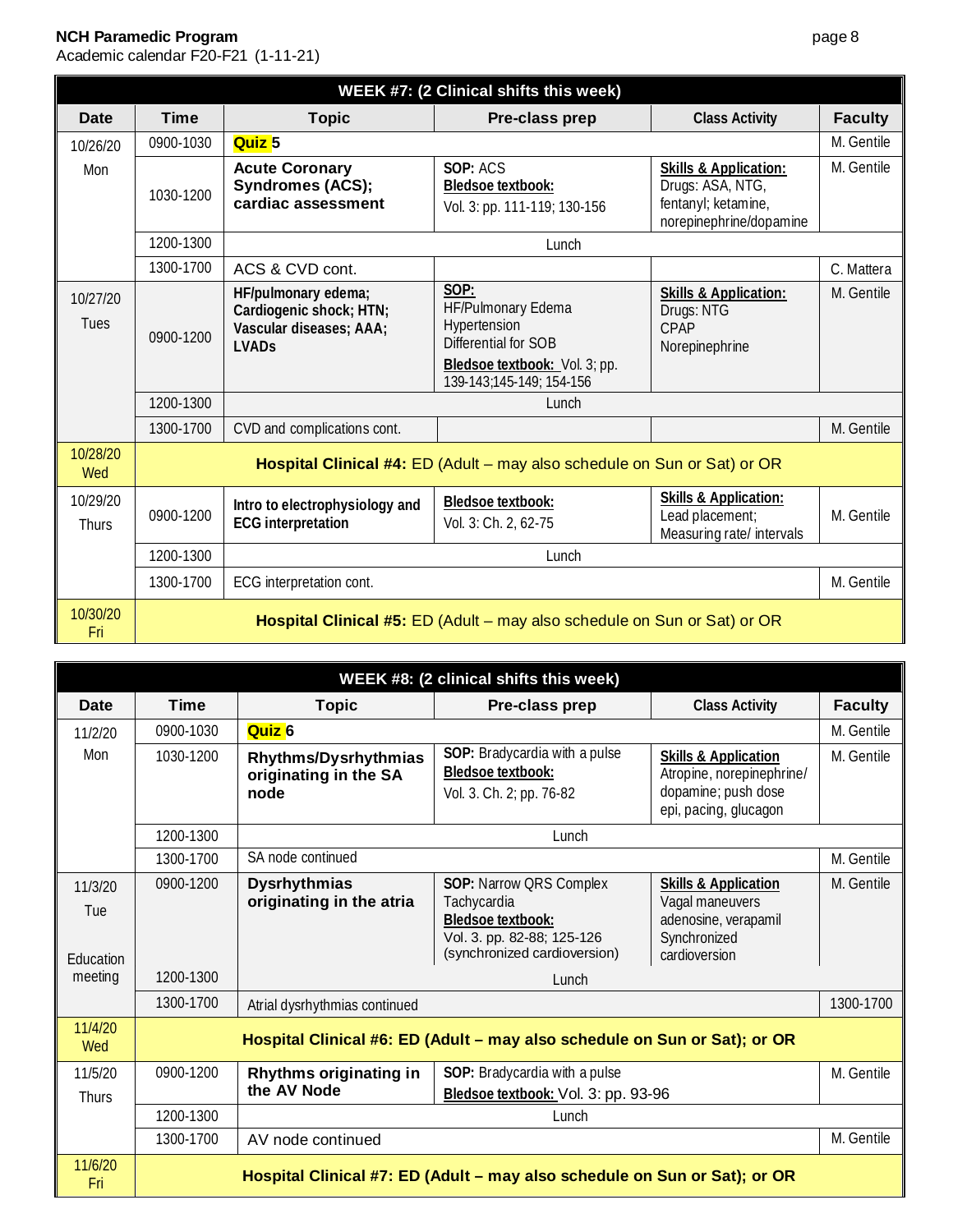| WEEK #9: (2 clinical shifts this week) |             |                                                                                                                                                            |                                                                                                                                                                                                                                                                                                                                                                                                                                    |                                                                                                                                                                                                                  |                |
|----------------------------------------|-------------|------------------------------------------------------------------------------------------------------------------------------------------------------------|------------------------------------------------------------------------------------------------------------------------------------------------------------------------------------------------------------------------------------------------------------------------------------------------------------------------------------------------------------------------------------------------------------------------------------|------------------------------------------------------------------------------------------------------------------------------------------------------------------------------------------------------------------|----------------|
| Date                                   | <b>Time</b> | <b>Topic</b>                                                                                                                                               | Pre-class prep                                                                                                                                                                                                                                                                                                                                                                                                                     | <b>Class Activity</b>                                                                                                                                                                                            | <b>Faculty</b> |
| 11/9/20                                | 0900-1030   | <b>Quiz</b> 7                                                                                                                                              |                                                                                                                                                                                                                                                                                                                                                                                                                                    |                                                                                                                                                                                                                  | M. Gentile     |
| Mon                                    | 1030-1200   | <b>AV Heart blocks</b>                                                                                                                                     | <b>Bledsoe textbook:</b>                                                                                                                                                                                                                                                                                                                                                                                                           |                                                                                                                                                                                                                  | M. Gentile     |
|                                        |             |                                                                                                                                                            | Vol. 3 pp. 88-93; 120-121 (atropine, norepinephrine,<br>dopamine) pp. 125-128 (pacing)                                                                                                                                                                                                                                                                                                                                             |                                                                                                                                                                                                                  |                |
|                                        | 1200-1300   |                                                                                                                                                            | Lunch                                                                                                                                                                                                                                                                                                                                                                                                                              |                                                                                                                                                                                                                  |                |
|                                        | 1300-1700   | AV Heart blocks continued                                                                                                                                  |                                                                                                                                                                                                                                                                                                                                                                                                                                    |                                                                                                                                                                                                                  | M. Gentile     |
| 11/10/20<br><b>Tues</b>                | 0900-1200   | Rhythms/Dysrhythmias<br>originating in the<br>ventricles                                                                                                   | SOPs: Wide complex<br>tachycardia w/ a pulse,<br>Cardiac Arrest: VF/pulseless<br>VT; Asystole/PEA<br><b>Bledsoe textbook:</b><br>Vol. 3 pp. 96 - 109                                                                                                                                                                                                                                                                               | <b>Skills &amp; Application:</b><br>Defibrillation, epinephrine<br>1mg/10mL, amiodarone<br>Hs & Ts; Post-ROSC care                                                                                               | M. Gentile     |
|                                        | 1200-1300   |                                                                                                                                                            | Lunch                                                                                                                                                                                                                                                                                                                                                                                                                              |                                                                                                                                                                                                                  |                |
|                                        |             |                                                                                                                                                            | Lab <sub>14</sub>                                                                                                                                                                                                                                                                                                                                                                                                                  |                                                                                                                                                                                                                  |                |
|                                        |             | <b>Stations</b><br>Individual skills:                                                                                                                      | <b>Goals for Appendix G Criteria:</b>                                                                                                                                                                                                                                                                                                                                                                                              |                                                                                                                                                                                                                  | Lab Team       |
|                                        |             | TCP, D-fib, CVT x 2<br>Comprehensive lab<br>scenarios:<br>Dynamic cardiac x3                                                                               | 2 Transcutaneous Pacing: individual skill (1&2 of 2)<br>2 Defibrillation: individual skill (1&2 of 2)<br>2 Synchronized cardioversion: individual skill (1&2 of 2)<br>via comprehensive dynamic cardiac scenarios<br>3 Medical including cardiac physical assessment:<br>comprehensive scenario in a lab $(+3)$<br>comprehensive scenario in a lab $(+3)$<br>lab: 3 extraglottic's $(1-3)$ of 12); 3 transcutaneous pacing $(1-3)$ | 3 Obtaining a patient history from an alert and oriented patient:<br>Comprehensive lab scenario/skill competencies performed in<br>of 10); 3 defibrillation $(1-3)$ of 10); 3 synch cardioversion $(1-3)$ of 10) |                |
| 11/11/20<br>Wed                        |             | Hospital Clinical #8: ED (Adult - may also schedule on Sun or Sat); or OR                                                                                  |                                                                                                                                                                                                                                                                                                                                                                                                                                    |                                                                                                                                                                                                                  |                |
| 11/12/20                               |             |                                                                                                                                                            | Lab <sub>15</sub>                                                                                                                                                                                                                                                                                                                                                                                                                  |                                                                                                                                                                                                                  |                |
| <b>Thurs</b>                           |             |                                                                                                                                                            | <b>Goals for Appendix G Criteria:</b>                                                                                                                                                                                                                                                                                                                                                                                              |                                                                                                                                                                                                                  |                |
| Advisory<br>Board                      | 0900-1200   | <b>Stations</b><br>Individual skill scenarios:<br>TCP, D-fib, CVT x 2<br>Comprehensive lab<br>scenarios:<br>Medical (cardiac)<br>$\bullet$<br>scenarios x2 | 2 Transcutaneous Pacing: individual skill scenario (1&2 of 4)<br>2 Defibrillation: individual skill scenario (1&2 of 4)<br>via comprehensive medical/cardiac scenarios<br>2 Medical including cardiac physical assessment:<br>comprehensive scenario in a lab $(+2)$<br>comprehensive scenario in a lab $(+2)$                                                                                                                     | 2 Synchronized cardioversion: individual skill scenario (182 of 4)<br>2 Obtaining a patient history from an alert and oriented patient:<br>Comprehensive lab scenario/skill competencies performed in            | Lab Team       |
|                                        |             | Pit crew cardiac arrest<br>$\bullet$<br>mngt x1                                                                                                            | lab: 2 IVs $(9810 \text{ of } 15)$ ; 2 IV med admin $(9810 \text{ of } 15)$ ; 2 ETI's<br>$(9810 \text{ of } 12)$<br>via comprehensive pit crew scenario                                                                                                                                                                                                                                                                            |                                                                                                                                                                                                                  |                |
|                                        |             |                                                                                                                                                            |                                                                                                                                                                                                                                                                                                                                                                                                                                    |                                                                                                                                                                                                                  |                |
|                                        | 1200-1300   |                                                                                                                                                            | 1 extraglottic $(4 \text{ of } 12)$ ; 1 IO $(1 \text{ of } 2)$<br>Lunch                                                                                                                                                                                                                                                                                                                                                            |                                                                                                                                                                                                                  |                |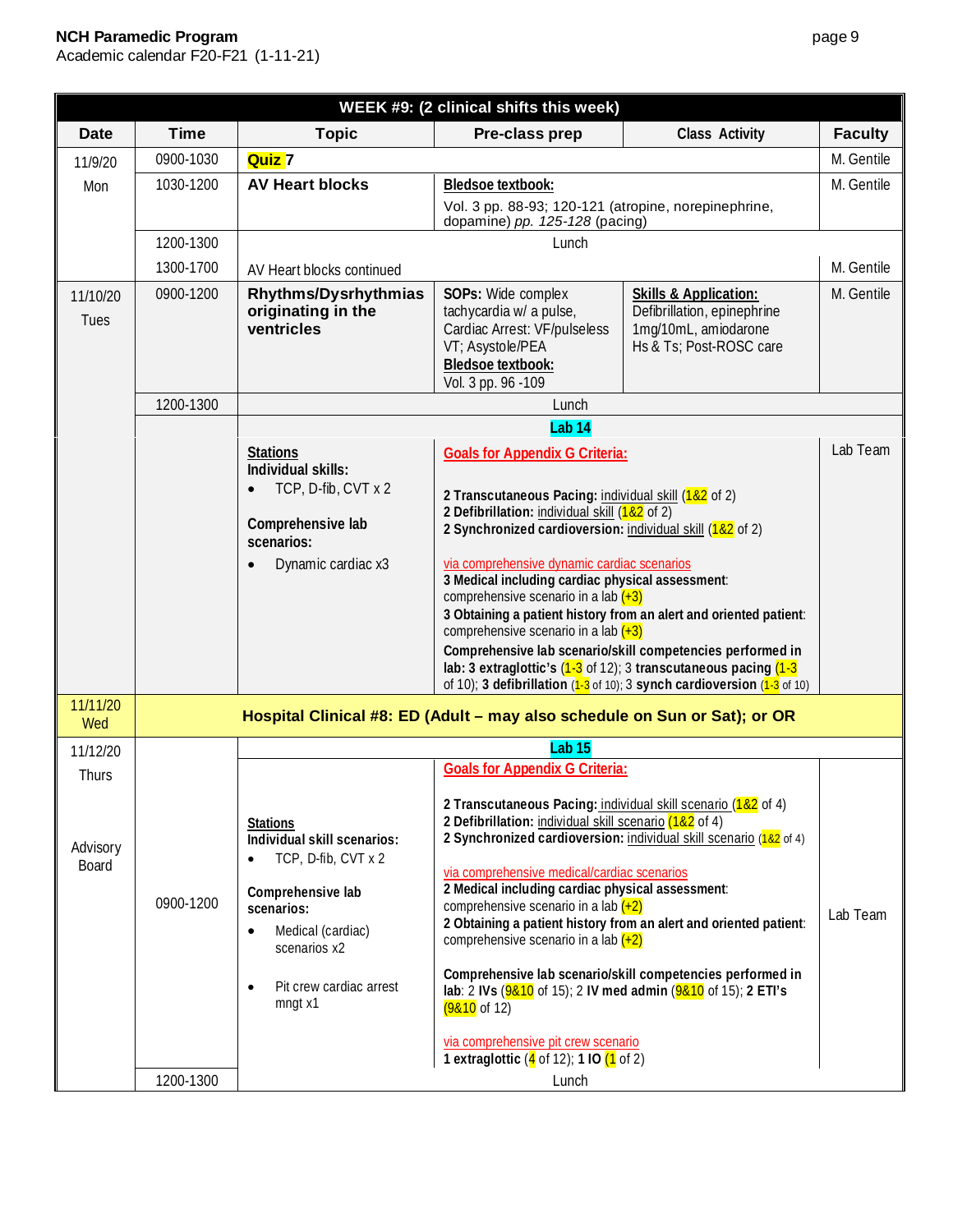|                  |           | Lab <sub>16</sub>                                                                                                                                                                                |                                                                                                                                                                                                                                                                                                                                                                                                                                                                                                                                                                                                                                                                                                                                                                                                                                                           |          |
|------------------|-----------|--------------------------------------------------------------------------------------------------------------------------------------------------------------------------------------------------|-----------------------------------------------------------------------------------------------------------------------------------------------------------------------------------------------------------------------------------------------------------------------------------------------------------------------------------------------------------------------------------------------------------------------------------------------------------------------------------------------------------------------------------------------------------------------------------------------------------------------------------------------------------------------------------------------------------------------------------------------------------------------------------------------------------------------------------------------------------|----------|
|                  | 1300-1700 | <b>Stations</b><br>Individual skill scenarios:<br>TCP, D-fib, CVT x 2<br>Comprehensive lab<br>scenarios:<br>Medical (cardiac)<br>scenarios x2<br>Pit crew cardiac arrest<br>$\bullet$<br>mngt x1 | <b>Goals for Appendix G Criteria:</b><br>2 Transcutaneous Pacing: individual skill scenario (3&4 of 4)<br>2 Defibrillation: individual skill scenario (3&4 of 4)<br>2 Synchronized cardioversion: individual skill scenario (384 of 4)<br>via comprehensive medical/cardiac scenarios<br>2 Medical including cardiac physical assessment:<br>comprehensive scenario in a lab $(+2)$<br>2 Obtaining a patient history from an alert and oriented patient:<br>comprehensive scenario in a lab $(+2)$<br>Comprehensive lab scenario/skill competencies performed in<br>lab: 2 IVs (11&12 of 15); 2 IV med admin (11&12 of 15); 2 ETI's<br>$(10&12$ of 12)<br>via comprehensive pit crew scenario<br>Comprehensive lab scenario/skill competencies performed in<br>lab: 1 extraglottic $(5 \text{ of } 12)$ ; 1 IO $(2 \text{ of } 2)$ ; 1 IV med admin $(1)$ | Lab Team |
| 11/13/20<br>-Fri |           |                                                                                                                                                                                                  | Hospital Clinical #9: ED (Adult – may also schedule on Sun or Sat); or OR                                                                                                                                                                                                                                                                                                                                                                                                                                                                                                                                                                                                                                                                                                                                                                                 |          |

| WEEK #10: (2 Clinical shifts this week)                                                                                                                                                                                                                                                                                                                                                                                                                                                                                                                                                                                                                                                                                                                                |           |                                                                                    |                                                                                                          |                       |                |
|------------------------------------------------------------------------------------------------------------------------------------------------------------------------------------------------------------------------------------------------------------------------------------------------------------------------------------------------------------------------------------------------------------------------------------------------------------------------------------------------------------------------------------------------------------------------------------------------------------------------------------------------------------------------------------------------------------------------------------------------------------------------|-----------|------------------------------------------------------------------------------------|----------------------------------------------------------------------------------------------------------|-----------------------|----------------|
| Date                                                                                                                                                                                                                                                                                                                                                                                                                                                                                                                                                                                                                                                                                                                                                                   | Time      | <b>Topic</b>                                                                       | Pre-class prep                                                                                           | <b>Class Activity</b> | <b>Faculty</b> |
| 11/16/20<br>Mon                                                                                                                                                                                                                                                                                                                                                                                                                                                                                                                                                                                                                                                                                                                                                        | 0900-1200 | <b>Team Cardiac Arrest</b>                                                         | Policy: T-1: Triple Zero<br>SOP: Cardiac Arrest<br><b>Bledsoe textbook:</b><br>Vol. 3 Ch. 2; pp. 149-154 |                       | C. Mattera     |
|                                                                                                                                                                                                                                                                                                                                                                                                                                                                                                                                                                                                                                                                                                                                                                        | 1200-1300 |                                                                                    | Lunch                                                                                                    |                       |                |
|                                                                                                                                                                                                                                                                                                                                                                                                                                                                                                                                                                                                                                                                                                                                                                        | 1300-1430 | <b>Quiz 8</b>                                                                      |                                                                                                          |                       | M. Gentile     |
|                                                                                                                                                                                                                                                                                                                                                                                                                                                                                                                                                                                                                                                                                                                                                                        | 1430-1700 |                                                                                    | Cardiology review: megacode, dynamic, static cardiology                                                  |                       | M. Gentile     |
| 11/17/20                                                                                                                                                                                                                                                                                                                                                                                                                                                                                                                                                                                                                                                                                                                                                               |           |                                                                                    | <b>Lab 17</b>                                                                                            |                       |                |
| <b>Goals for Appendix G Criteria:</b><br><b>Stations</b><br><b>Tues</b><br>via comprehensive medical/cardiac or resp scenarios<br>Comprehensive lab scenarios:<br>3 Medical including cardiac physical assessment:<br>Medical (cardiac/resp)<br>comprehensive scenario in a lab $(+3)$<br>$\bullet$<br>scenarios x3<br>3 Obtaining a patient history from an alert and oriented patient:<br>0900-1200<br>comprehensive scenario in a $lab(+3)$<br>Comprehensive lab scenario/skill competencies performed in<br>Pit crew cardiac arrest mngt<br>$\bullet$<br><b>lab:</b> 3 IVs $(13-15)$ of 15); 3 IV med admin $(13-15)$ of 15; 3 ETI's $(+3)$<br>x <sub>2</sub><br>via comprehensive pit crew scenario<br>Comprehensive lab scenario/skill competencies performed in |           | lab: 2 extraglottic's $(687 \text{ of } 12)$ ; 2 IO $(+2)$ ; 2 IV med admin $(+2)$ | Lab Team                                                                                                 |                       |                |
|                                                                                                                                                                                                                                                                                                                                                                                                                                                                                                                                                                                                                                                                                                                                                                        | 1200-1300 |                                                                                    | Lunch                                                                                                    |                       |                |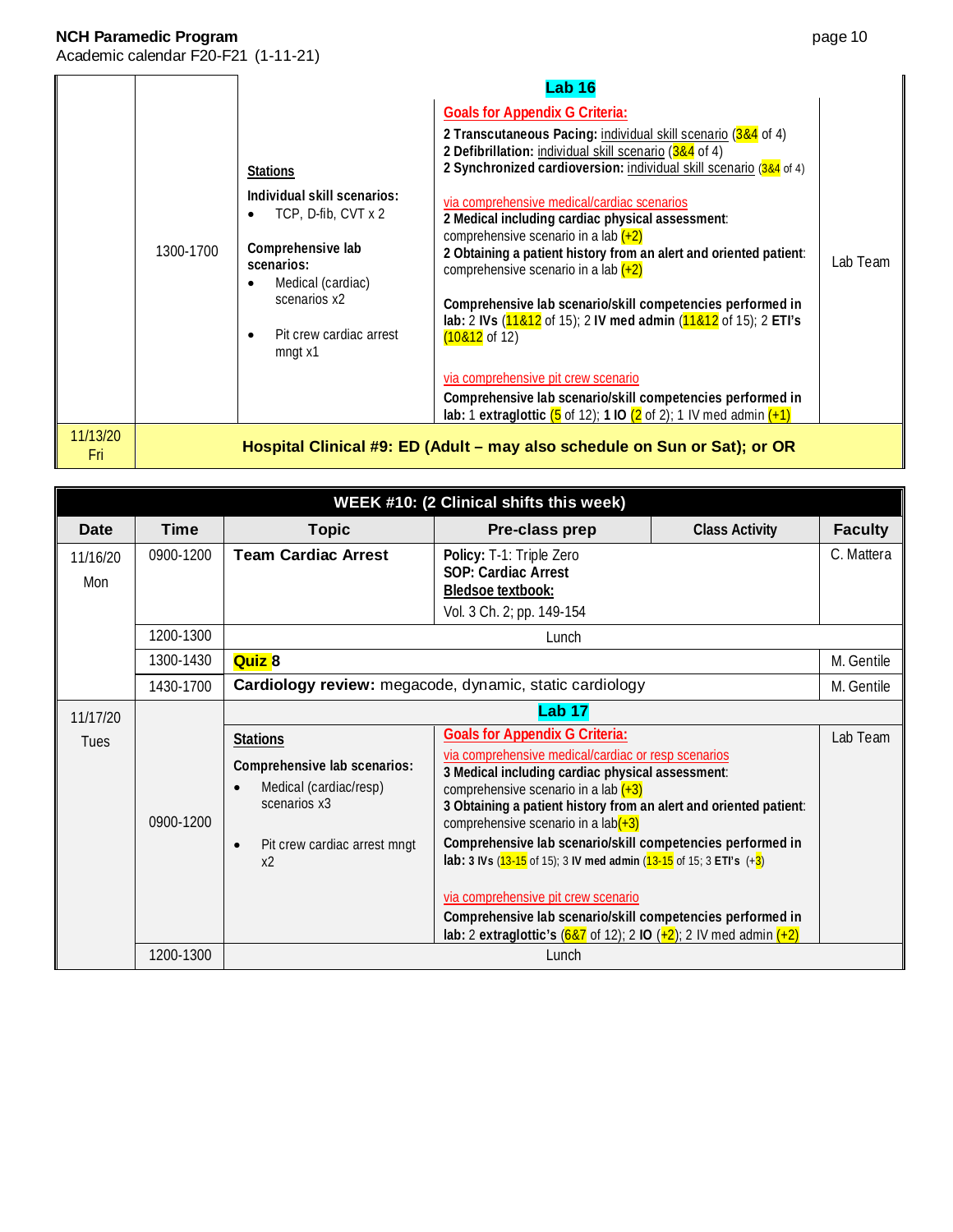|                 |           | <b>Lab 18</b>                                                                                                                                                                          |                                                                                                                                                                                                                                                                                                                                                                                                                                                                                                                                                                                                                                                                                                                                                                                                                                                           |          |  |
|-----------------|-----------|----------------------------------------------------------------------------------------------------------------------------------------------------------------------------------------|-----------------------------------------------------------------------------------------------------------------------------------------------------------------------------------------------------------------------------------------------------------------------------------------------------------------------------------------------------------------------------------------------------------------------------------------------------------------------------------------------------------------------------------------------------------------------------------------------------------------------------------------------------------------------------------------------------------------------------------------------------------------------------------------------------------------------------------------------------------|----------|--|
|                 | 1300-1700 | <b>Stations</b><br>Comprehensive lab scenarios:<br>Medical (cardiac/resp)<br>scenarios x2<br>Dynamic cardiac scenarios x2<br>$\bullet$<br>Pit crew cardiac arrest mngt x1<br>$\bullet$ | <b>Goals for Appendix G Criteria:</b><br>via comprehensive medical/cardiac or resp scenarios)<br>2 Medical including cardiac physical assessment<br>comprehensive scenario in a lab $(+2)$<br>2 Obtaining a patient history from an alert and oriented<br>patient: comprehensive scenario in a lab $(+2)$<br>Comprehensive lab scenario/skill competencies performed in<br>lab: 2 IVs $(+2)$ ; 2 IV med admin $(+2)$ ; ETI $(+2)$<br>via comprehensive dynamic cardiac scenarios<br>2 extraglottic (889 of 12); 2 transcutaneous pacing (485 of 10);<br>2 defibrillation $(485 \text{ of } 10)$ ; 2 synchronized cardioversion $(485 \text{ of } 10)$<br>via comprehensive pit crew scenario<br>Comprehensive lab scenario/skill competencies performed in<br>lab: IO $(+1)$ ; 1 extraglottic $(10$ of 12); 1 IV med admin $(+1)$                         | Lab Team |  |
| 11/18/20<br>Wed |           |                                                                                                                                                                                        | Hospital Clinical #10: ED (Adult – may also schedule on Sun or Sat) or OR                                                                                                                                                                                                                                                                                                                                                                                                                                                                                                                                                                                                                                                                                                                                                                                 |          |  |
| 11/19/20        |           |                                                                                                                                                                                        | <b>Lab 19</b>                                                                                                                                                                                                                                                                                                                                                                                                                                                                                                                                                                                                                                                                                                                                                                                                                                             |          |  |
| Thurs           | 0900-1200 | <b>Stations</b><br>Comprehensive lab scenarios:<br>Medical (cardiac/resp)<br>scenarios x2<br>Dynamic cardiac scenarios x2<br>$\bullet$<br>Pit crew cardiac arrest mngt x1<br>$\bullet$ | <b>Goals for Appendix G Criteria:</b><br>via comprehensive medical/cardiac or resp scenarios)<br>2 Medical including cardiac physical assessment<br>comprehensive scenario in a lab $(+2)$<br>2 Obtaining a patient history from an alert and oriented patient:<br>comprehensive scenario in a lab $(+2)$<br>Comprehensive lab scenario/skill competencies performed in<br>lab: 2 IVs $(+2)$ ; 2 IV med admin $(+2)$ ; ETI $(+2)$<br>via comprehensive dynamic cardiac scenarios<br>2 extraglottic (11&12 of 12); 2 transcutaneous pacing (6&7 of 10);<br>2 defibrillation $(687 \text{ of } 10)$ ; 2 synchronized cardioversion $(687 \text{ of } 10)$<br>via comprehensive pit crew scenario<br>Comprehensive lab scenario/skill competencies performed in<br>lab: IO $(\frac{1}{2})$ ; 1 extraglottic $(\frac{1}{2})$ ; 1 IV med admin $(\frac{1}{2})$ | Lab Team |  |
|                 | 1200-1300 |                                                                                                                                                                                        | Lunch                                                                                                                                                                                                                                                                                                                                                                                                                                                                                                                                                                                                                                                                                                                                                                                                                                                     |          |  |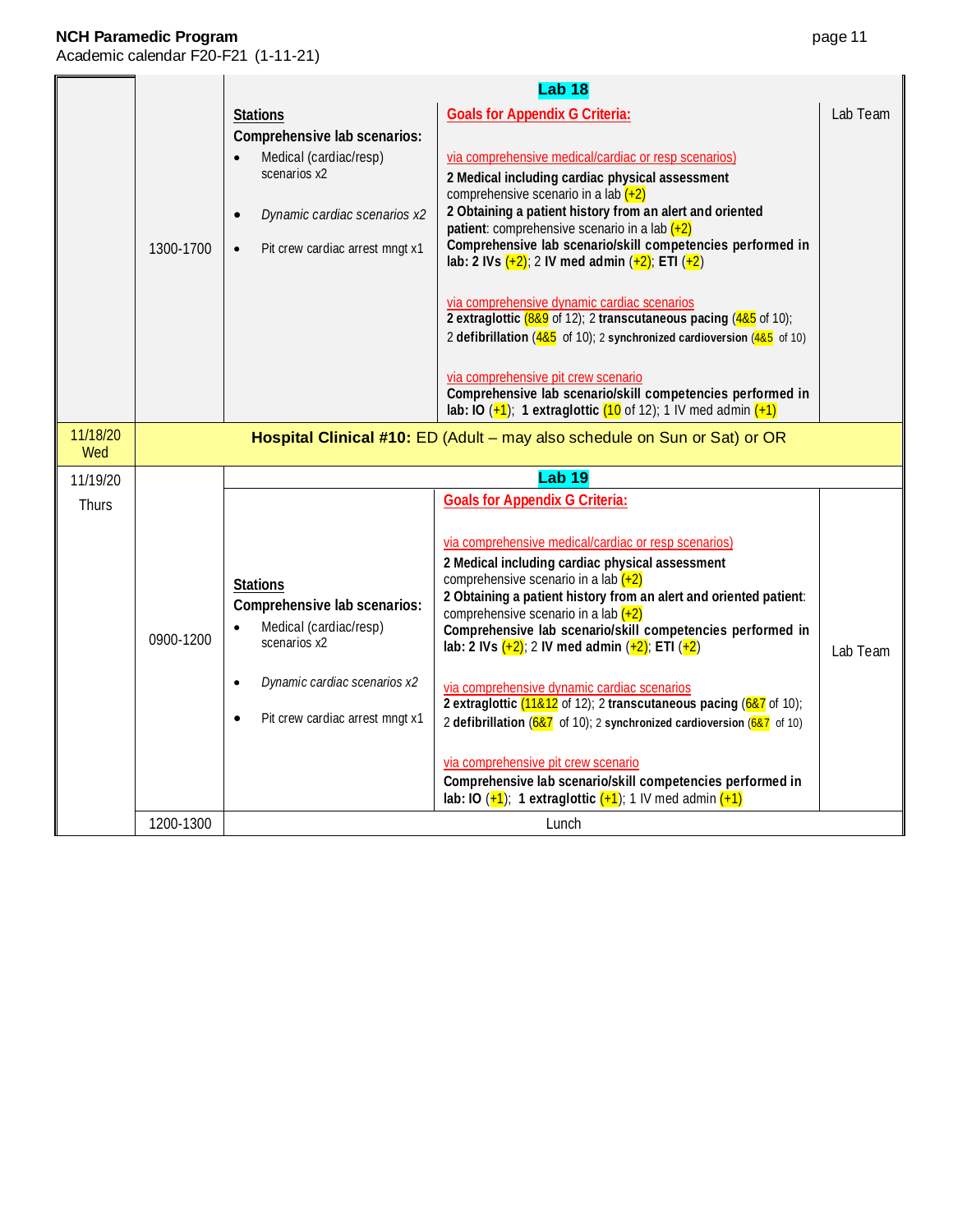|                 |           | <b>Lab 20</b>                                                                                                                                                |                                                                                                                                                                                                                                                                                                                                                                                                                                                                                                                                                                                                                                                                                                                                                                                                                                                        |         |
|-----------------|-----------|--------------------------------------------------------------------------------------------------------------------------------------------------------------|--------------------------------------------------------------------------------------------------------------------------------------------------------------------------------------------------------------------------------------------------------------------------------------------------------------------------------------------------------------------------------------------------------------------------------------------------------------------------------------------------------------------------------------------------------------------------------------------------------------------------------------------------------------------------------------------------------------------------------------------------------------------------------------------------------------------------------------------------------|---------|
|                 | 1300-1700 | <b>Stations</b><br>Comprehensive lab scenarios:<br>Medical (cardiac/resp)<br>scenarios x2<br>Dynamic cardiac scenarios x2<br>Pit crew cardiac arrest mngt x1 | <b>Goals for Appendix G Criteria:</b><br>via comprehensive medical/cardiac or resp scenarios)<br>2 Medical including cardiac physical assessment<br>comprehensive scenario in a lab $(+2)$<br>2 Obtaining a patient history from an alert and oriented patient:<br>comprehensive scenario in a lab $(+2)$<br>Comprehensive lab scenario/skill competencies performed in<br>lab: 2 IVs $(+2)$ ; 2 IV med admin $(+2)$ ; ETI $(+2)$<br>via comprehensive dynamic cardiac scenarios<br>2 extraglottic $(+2)$ ; 2 transcutaneous pacing $(889)$ of 10);<br>2 defibrillation $(889 \text{ of } 10)$ ; 2 synchronized cardioversion $(889 \text{ of } 10)$<br>via comprehensive pit crew scenario<br>Comprehensive lab scenario/skill competencies performed in<br>lab: IO $(\frac{1}{2})$ ; 1 extraglottic $(\frac{1}{2})$ ; 1 IV med admin $(\frac{1}{2})$ | Lab Tam |
| 11/20/20<br>Fri |           |                                                                                                                                                              | Hospital Clinical #11: ED (Adult - may also schedule on Sun or Sat) or OR                                                                                                                                                                                                                                                                                                                                                                                                                                                                                                                                                                                                                                                                                                                                                                              |         |

|                          | WEEK #11: (2 Clinical shifts this week)                                    |                                                                                                                                          |                                                                                                             |                |                |  |
|--------------------------|----------------------------------------------------------------------------|------------------------------------------------------------------------------------------------------------------------------------------|-------------------------------------------------------------------------------------------------------------|----------------|----------------|--|
| Date                     | <b>Time</b>                                                                | <b>Topic</b>                                                                                                                             | Pre-class prep                                                                                              | Class Activity | <b>Faculty</b> |  |
| 11/23/20<br>Mon          | 0900-1200                                                                  | All of class: 12 L ECG<br>SOP: 12 L ECG<br>Bledsoe textbook: Vol. 3 Ch. 2; pp. 161-187                                                   |                                                                                                             |                | M. Jordan      |  |
|                          | 1200-1330                                                                  |                                                                                                                                          | Lunch                                                                                                       |                |                |  |
|                          | 1300-1700                                                                  |                                                                                                                                          | 12 L ECG cont.                                                                                              |                |                |  |
|                          |                                                                            |                                                                                                                                          | Class will be divided into 1/2 and pre-scheduled to attend a 12 lead practical class over the next two days |                |                |  |
| 11/24/20<br><b>Tues</b>  | 0900-1300                                                                  | 1/2 class: 12 L ECG LAB<br>Goals for Appendix G Criteria: Individual skill lab: 12-L ECG placement- 2 ind skill (1&2 of 2)               |                                                                                                             |                |                |  |
|                          | 1200-1300                                                                  | Lunch                                                                                                                                    |                                                                                                             |                |                |  |
|                          | 1300-1700                                                                  | 1/2 class: 12 L ECG LAB<br>M. Gentile<br>Goals for Appendix G Criteria: Individual skill lab: 12-L ECG placement- 2 ind skill (1&2 of 2) |                                                                                                             |                |                |  |
| 11/25/20<br><b>Wed</b>   | Hospital Clinical #12: ED (Adult – may also schedule on Sun or Sat); no OR |                                                                                                                                          |                                                                                                             |                |                |  |
| 11/26/20<br><b>Thurs</b> | <b>Thanksgiving-OFF</b>                                                    |                                                                                                                                          |                                                                                                             |                |                |  |
| 11/27/20<br>Fri          |                                                                            | Hospital Clinical #13: ED (Adult – may also schedule on Sun or Sat); no OR                                                               |                                                                                                             |                |                |  |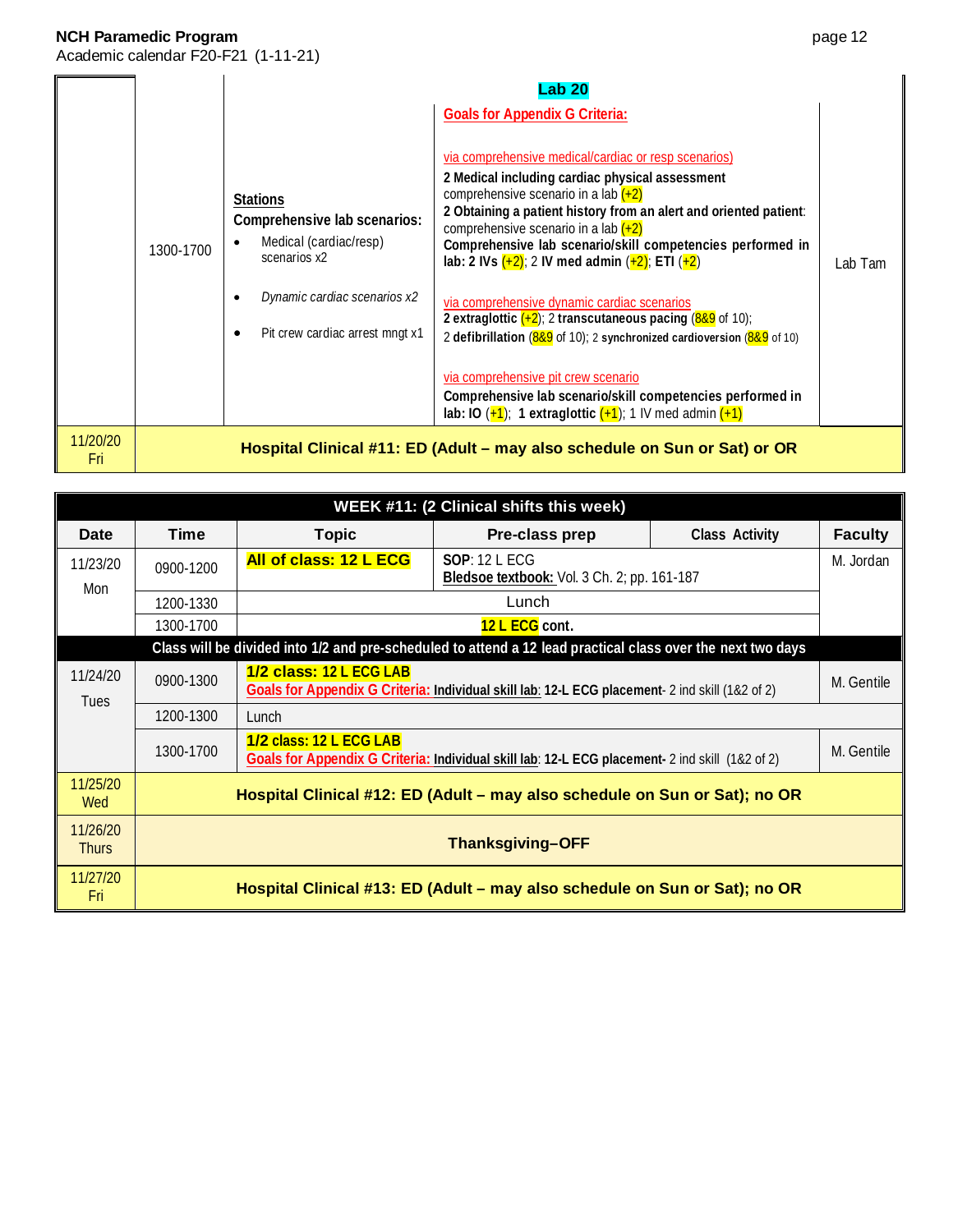# **NCH Paramedic Program**

Academic calendar F20-F21 (1-11-21)

| page |  |
|------|--|
|      |  |

| WEEK #12 (2 Clinical shifts this week) |                                                                            |                                                                                                                                                                                     |                                                                                                                                                                                                                                                                                                                                                                                                                                                                                                                                                                                                                                                                                                                                                                                                                                                                                        |                                |                |  |
|----------------------------------------|----------------------------------------------------------------------------|-------------------------------------------------------------------------------------------------------------------------------------------------------------------------------------|----------------------------------------------------------------------------------------------------------------------------------------------------------------------------------------------------------------------------------------------------------------------------------------------------------------------------------------------------------------------------------------------------------------------------------------------------------------------------------------------------------------------------------------------------------------------------------------------------------------------------------------------------------------------------------------------------------------------------------------------------------------------------------------------------------------------------------------------------------------------------------------|--------------------------------|----------------|--|
| <b>Date</b>                            | <b>Time</b>                                                                | <b>Topic</b>                                                                                                                                                                        | Pre-class prep                                                                                                                                                                                                                                                                                                                                                                                                                                                                                                                                                                                                                                                                                                                                                                                                                                                                         | <b>Class Activity</b>          | <b>Faculty</b> |  |
| 11/30/20                               |                                                                            |                                                                                                                                                                                     | Lab <sub>21</sub>                                                                                                                                                                                                                                                                                                                                                                                                                                                                                                                                                                                                                                                                                                                                                                                                                                                                      |                                |                |  |
| Mon                                    | 0900-1200                                                                  | <b>Stations</b><br>Comprehensive lab scenarios:<br>Medical (cardiac/resp) scenarios x2<br>Dynamic cardiac scenarios x2<br>$\bullet$<br>Pit crew cardiac arrest mngt x1<br>$\bullet$ | <b>Goals for Appendix G Criteria:</b><br>via comprehensive medical/cardiac or resp scenarios)<br>2 Medical including cardiac physical assessment<br>comprehensive scenario in a lab $(+2)$<br>2 Obtaining a patient history from an alert and oriented<br>patient: comprehensive scenario in a lab $(+2)$<br>Comprehensive<br>lab scenario/skill<br>performed in lab: 2 IVs $\left(\frac{+2}{2}\right)$ : 2 IV med admin $\left(\frac{+2}{2}\right)$ : ETI $\left(\frac{+2}{2}\right)$<br>via comprehensive dynamic cardiac scenarios<br>2 extraglottic $\frac{1}{2}$ ; 2 transcutaneous pacing $\frac{1}{2}$ ;                                                                                                                                                                                                                                                                        | competencies                   | Lab Team       |  |
|                                        |                                                                            |                                                                                                                                                                                     | 2 defibrillation $(+2)$ ; 2 synchronized cardioversion $(+2)$<br>via comprehensive pit crew scenario<br>Comprehensive lab scenario/skill competencies performed<br>in lab: IO $(\frac{1}{2})$ ; 1 extraglottic $(\frac{1}{2})$ ; 1 IV med admin $(\frac{1}{2})$                                                                                                                                                                                                                                                                                                                                                                                                                                                                                                                                                                                                                        |                                |                |  |
|                                        | 1200-1300                                                                  |                                                                                                                                                                                     | Lunch                                                                                                                                                                                                                                                                                                                                                                                                                                                                                                                                                                                                                                                                                                                                                                                                                                                                                  |                                |                |  |
|                                        | 1300-1700                                                                  | <b>Stations</b><br>Comprehensive lab scenarios:<br>Medical (cardiac/resp) scenarios x2<br>Dynamic cardiac scenarios x2<br>$\bullet$<br>Pit crew cardiac arrest mngt x1<br>$\bullet$ | Lab <sub>22</sub><br><b>Goals for Appendix G Criteria:</b><br>via comprehensive medical/cardiac or resp scenarios)<br>2 Medical including cardiac physical assessment<br>comprehensive scenario in a lab $(+2)$<br>2 Obtaining a patient history from an alert and oriented<br><b>patient:</b> comprehensive scenario in a lab $(+2)$<br>Comprehensive<br>lab<br>performed in lab: 2 IVs $\frac{(+2)}{2}$ 2 IV med admin $\frac{(+2)}{2}$ ETI $\frac{(+2)}{2}$<br>via comprehensive dynamic cardiac scenarios<br>2 extraglottic $(+2)$ ; 2 transcutaneous pacing $(+2)$ ;<br>2 defibrillation $\left(\frac{+2}{2}\right)$ ; 2 synchronized cardioversion $\left(\frac{+2}{2}\right)$<br>via comprehensive pit crew scenario<br>Comprehensive lab scenario/skill competencies performed<br>in lab: IO $(\frac{1}{2})$ ; 1 extraglottic $(\frac{1}{2})$ ; 1 IV med admin $(\frac{1}{2})$ | scenario/skill<br>competencies | Lab Team       |  |
| 12/1/20<br>Tue                         | 0900-1700                                                                  | <b>Practical Exam Mod II</b><br>Pacing; Defibrillation; Cardioversion<br>Respiratory/Cardiac scenario<br>Dynamic cardiac scenario                                                   | <b>Goals for Appendix G Criteria:</b><br>+1 of each skill/scenario                                                                                                                                                                                                                                                                                                                                                                                                                                                                                                                                                                                                                                                                                                                                                                                                                     |                                | Lab Team       |  |
| 12/2/20                                | 0900-1300                                                                  | Written EXAM Mod II / ECG strip exam (Auditorium)                                                                                                                                   |                                                                                                                                                                                                                                                                                                                                                                                                                                                                                                                                                                                                                                                                                                                                                                                                                                                                                        |                                | M Gentile      |  |
| Wed                                    | 1300-1400                                                                  | Mod II Exam Review                                                                                                                                                                  |                                                                                                                                                                                                                                                                                                                                                                                                                                                                                                                                                                                                                                                                                                                                                                                                                                                                                        |                                |                |  |
| 12/3/20<br><b>Thurs</b>                |                                                                            | Hospital Clinical #14: ED (Adult - may also schedule on Sun or Sat); or OR                                                                                                          |                                                                                                                                                                                                                                                                                                                                                                                                                                                                                                                                                                                                                                                                                                                                                                                                                                                                                        |                                |                |  |
| 12/4/20                                |                                                                            |                                                                                                                                                                                     | *Self-Selected Paper Assignment Due                                                                                                                                                                                                                                                                                                                                                                                                                                                                                                                                                                                                                                                                                                                                                                                                                                                    |                                |                |  |
| Fri                                    | Hospital Clinical #15: ED (Adult - may also schedule on Sun or Sat); or OR |                                                                                                                                                                                     |                                                                                                                                                                                                                                                                                                                                                                                                                                                                                                                                                                                                                                                                                                                                                                                                                                                                                        |                                |                |  |

**Week #13 (2 clinical shifts this week)**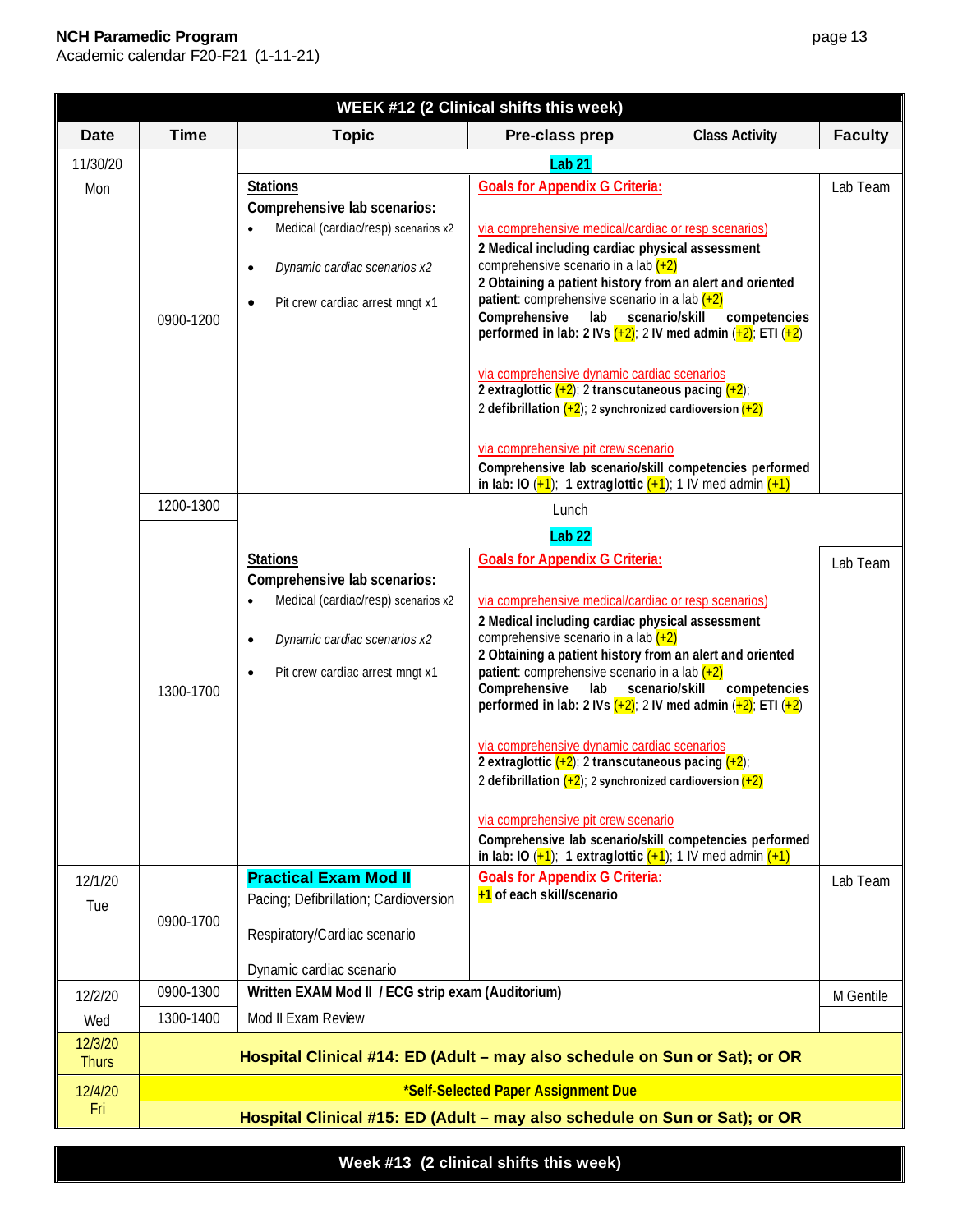| <b>Date</b>       | <b>Time</b> | <b>Topic</b>                                                                                                                                   | Pre-class prep                                                                                                                                                                                                                             | <b>Class Activity</b>                                                                                                                                 | <b>Faculty</b> |  |  |
|-------------------|-------------|------------------------------------------------------------------------------------------------------------------------------------------------|--------------------------------------------------------------------------------------------------------------------------------------------------------------------------------------------------------------------------------------------|-------------------------------------------------------------------------------------------------------------------------------------------------------|----------------|--|--|
| 12/7/20<br>Mon    | 0900-1200   | <b>Pediatric Lifespan</b><br>development; IMC &<br>medical emergencies                                                                         | <b>SOPs: Entire Peds section</b><br>Policy: Refusals - Minors<br><b>Bledsoe textbook:</b><br>Vol. 5: pp. 83 - 86 (lifespan); 86-113<br>(A&P, assest & mgt); pp. 118-132<br>(medical emergencies)                                           | <b>Skills &amp; Application:</b><br>Peds airways access<br>Peds vascular access<br>Peds fluid/drug calc<br>Peds cardiac arrest mgt                    | C. Mattera     |  |  |
|                   | 1200-1300   |                                                                                                                                                | Lunch                                                                                                                                                                                                                                      |                                                                                                                                                       |                |  |  |
|                   | 1300-1700   | Peds cont.                                                                                                                                     |                                                                                                                                                                                                                                            |                                                                                                                                                       | C. Mattera     |  |  |
|                   | 0900-1000   | <b>Gynecological Emergencies</b>                                                                                                               |                                                                                                                                                                                                                                            |                                                                                                                                                       | M Gentile      |  |  |
| 12/8/20           | 1000-1200   | <b>Emergency</b><br><b>Childbirth</b>                                                                                                          | <b>SOPs: Entire OB section</b><br><b>Bledsoe textbook:</b><br>Vol. 5: Ch. 1, 2 & 3                                                                                                                                                         | <b>Skills &amp; Application:</b><br>Uncomplicated and<br>complicated delivery                                                                         | J Dyer         |  |  |
| Tue               | 1200-1300   |                                                                                                                                                | Lunch                                                                                                                                                                                                                                      |                                                                                                                                                       |                |  |  |
|                   | 1300-1700   | <b>OB Complications</b><br>Neonatology                                                                                                         | SOPs: Newborn care<br>Newborn resuscitation<br>Policy: A-5: Abandoned Newborn                                                                                                                                                              | <b>Skills &amp; Application:</b><br>Newborn resuscitation                                                                                             | J Dyer         |  |  |
| 12/9/20<br>Wed    |             |                                                                                                                                                | Hospital Clinical #16: ED; OR; OB; PEDS                                                                                                                                                                                                    |                                                                                                                                                       |                |  |  |
| 12/10/20<br>Thurs | 0900-1200   | <b>Behavioral emergencies</b>                                                                                                                  | SOP: Psychological emergencies;<br>Post-taser<br>Policies:<br>E-1 Emotional illness<br>Bledsoe textbook:<br>Vol. 3 pp. 444-460                                                                                                             | <b>Skills &amp; Application:</b><br>De-escalation of<br>combative pts; restraints<br>Post Taser Procedure<br>Petition forms<br>Suicide Screening Tool | M. Gentile     |  |  |
|                   | 1200-1300   | Lunch                                                                                                                                          |                                                                                                                                                                                                                                            |                                                                                                                                                       |                |  |  |
|                   | 1300-1700   | Behavioral emergencies cont.                                                                                                                   |                                                                                                                                                                                                                                            |                                                                                                                                                       |                |  |  |
| 12/11/20<br>Fri   |             |                                                                                                                                                | Hospital Clinical #17: ED; OR; OB; PEDS; PSYCH                                                                                                                                                                                             |                                                                                                                                                       |                |  |  |
|                   |             | <b>Week #14</b>                                                                                                                                | (2 clinical shifts this week)                                                                                                                                                                                                              |                                                                                                                                                       |                |  |  |
| <b>Date</b>       | <b>Time</b> | <b>Topic</b>                                                                                                                                   | Pre-class prep                                                                                                                                                                                                                             | <b>Class Activity</b>                                                                                                                                 | <b>Faculty</b> |  |  |
|                   |             |                                                                                                                                                | <b>LAB 23</b>                                                                                                                                                                                                                              |                                                                                                                                                       |                |  |  |
| 12/14/20<br>Mon   | 0900-1200   | <b>Stations</b><br>Individual skill lab:<br>Behavioral restraints practice<br>Direct orotracheal intubation - peds x 2<br>Pediatric Assessment | <b>Goals for Appendix G Criteria:</b><br>12-lead application: individual skill in scenario (1 of 2)<br>Direct orotracheal intubation - peds: individual skill (4 of<br>10)<br>Normal delivery with newborn care: individual skill (1 of 1) |                                                                                                                                                       | Lab Team       |  |  |
|                   |             | Individual skill scenarios:<br>12-lead<br>Normal delivery with newborn care<br>Abnormal delivery with newborn care                             | Abnormal delivery with newborn care: individual skill (1 of<br>1)<br>Comprehensive normal physical assessment - pediatric:<br>2 individual skill (1&2 of 2)                                                                                |                                                                                                                                                       |                |  |  |
|                   | 1200-1300   |                                                                                                                                                | Lunch                                                                                                                                                                                                                                      |                                                                                                                                                       |                |  |  |
|                   | 1300-1700   |                                                                                                                                                | <b>LAB 24</b>                                                                                                                                                                                                                              |                                                                                                                                                       |                |  |  |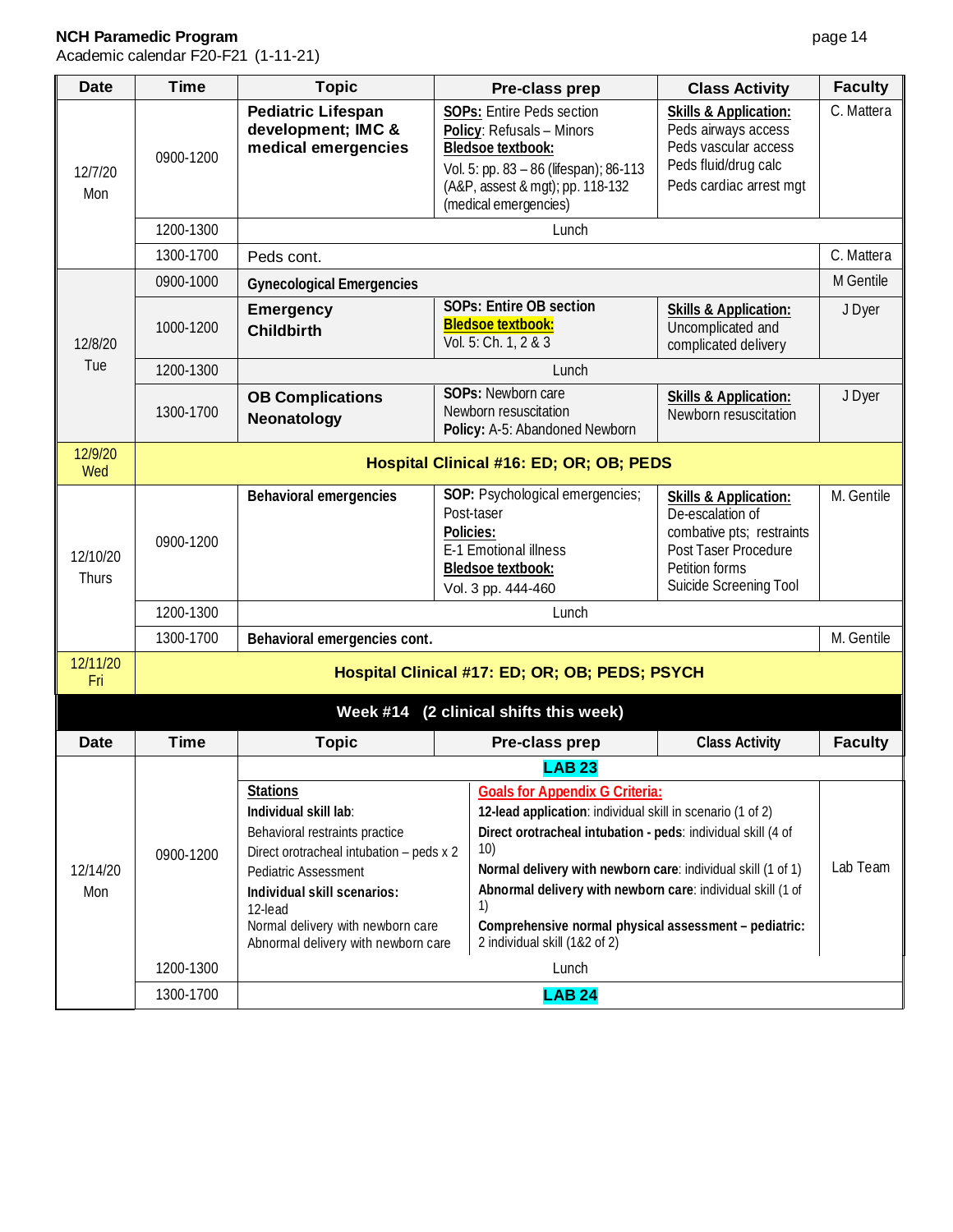Academic calendar F20-F21 (1-11-21)

|                             |           | <b>Stations</b><br>Individual skill scenarios:<br>12-lead<br>Direct orotracheal intubation - pediatric<br>x <sub>2</sub><br>Normal delivery with newborn care<br>Abnormal delivery with newborn care<br><b>Pediatric Assessment</b><br>Competency:<br>Behavioral restraints | <b>Goals for Appendix G Criteria:</b><br>12-lead application: individual skill in scenario (2 of 2)<br>Direct orotracheal intubation - peds: individual skill (5-8 of<br>10)<br>Normal delivery with newborn care:<br>individual skill in scenario (1& 2 of 2)<br>Abnormal delivery with newborn care:<br>individual skill (1 & 2 of 2)<br>Comprehensive normal physical assessment - pediatric:<br>2 individual skill in scenario (1&2 of 2) | Lab Team   |
|-----------------------------|-----------|-----------------------------------------------------------------------------------------------------------------------------------------------------------------------------------------------------------------------------------------------------------------------------|-----------------------------------------------------------------------------------------------------------------------------------------------------------------------------------------------------------------------------------------------------------------------------------------------------------------------------------------------------------------------------------------------------------------------------------------------|------------|
| 12/15/20<br>Tue             | 0900-1200 | Peds Medical emerg cont. &<br><b>Peds Trauma</b>                                                                                                                                                                                                                            | <b>SOP: Peds Trauma section</b><br><b>Bledsoe textbook:</b><br>Vol. 5; Ch. 4: pp. 81-116;<br>123-125;134-141                                                                                                                                                                                                                                                                                                                                  | C. Mattera |
|                             | 1200-1300 |                                                                                                                                                                                                                                                                             | Lunch                                                                                                                                                                                                                                                                                                                                                                                                                                         |            |
|                             | 1300-1700 | Peds Contd.                                                                                                                                                                                                                                                                 |                                                                                                                                                                                                                                                                                                                                                                                                                                               | C. Mattera |
| 12/16/20<br>Wed             |           |                                                                                                                                                                                                                                                                             | Hospital Clinical #18: ED; OR; OB; PEDS; PSYCH                                                                                                                                                                                                                                                                                                                                                                                                |            |
| 12/17/20                    | 0900-1300 | <b>Elderly emergencies</b>                                                                                                                                                                                                                                                  | Policy: I-3: Invalid Assist<br>SOP: Elderly patients<br>Bledsoe textbook:<br>Vol. 5: pp.153-196                                                                                                                                                                                                                                                                                                                                               | M. Gentile |
| <b>Thurs</b>                | 1200-1300 |                                                                                                                                                                                                                                                                             | Lunch                                                                                                                                                                                                                                                                                                                                                                                                                                         |            |
|                             | 1300-1500 | Elderly contd.                                                                                                                                                                                                                                                              |                                                                                                                                                                                                                                                                                                                                                                                                                                               |            |
|                             | 1500-1700 | Assign Infectious disease assignments, explanation of presentation and paper assignment<br>M. Gentile                                                                                                                                                                       |                                                                                                                                                                                                                                                                                                                                                                                                                                               |            |
| 12/18/20<br>Fri             |           |                                                                                                                                                                                                                                                                             | Hospital Clinical #19: ED; OR; OB; PEDS; PSYCH                                                                                                                                                                                                                                                                                                                                                                                                |            |
| End of EMS 210, 211 and 217 |           |                                                                                                                                                                                                                                                                             |                                                                                                                                                                                                                                                                                                                                                                                                                                               |            |

# \*\*\*\*\*\*\*\*\*\*\*\*\*\*\*\*\*\*\*\*\*\*\*\*\*\*\*\*\*\*\*\*\*\*\*\*\*\*\*\*\*\*\*\*\*\*\*\*\*\*\*\*\*\*\*\*\*\*\*\*\*\*\*\*\*\*\*\*\*\*\*\*\*\*\*\*\*\*\*\*\*\*\*\*\*\*\*\*\*\*\*\*\*\*\*\*\*\*\*\*\*\*\*\*\*\*\*\*\*\*\*\*\*\*\*\*\*\*\*\*\*\*\*\*\*\*\*\*\*\*\*\*\*\*\* **EMS Fall semester MUST BE DONE 12/18/20**

**Students PLEASE NOTE: PAYMENT MUST BE MADE WITH HARPER TO AVOID AUTOMATED WITHDRAWL**

**You will be batch registered by Harper College for the following: Spring semester 2021 (January 19 – May 21):** EMS 212, 213, 215, 218

**Summer semester 2020 (May 24):** EMS 216

| WEEK #15: (1 Clinical shift this week) *Spring Semester begins: *STUDENT'S SCHEDULE MEETING w/ HOSPITAL<br><b>EMSC FACILITATING FIELD INTERNSHIP</b> |             |                                                                                      |                                                                                                                  |                                                                                                                                                  |                |
|------------------------------------------------------------------------------------------------------------------------------------------------------|-------------|--------------------------------------------------------------------------------------|------------------------------------------------------------------------------------------------------------------|--------------------------------------------------------------------------------------------------------------------------------------------------|----------------|
| Date                                                                                                                                                 | <b>Time</b> | <b>Topic</b>                                                                         | Pre-class prep                                                                                                   | <b>Class Activity</b>                                                                                                                            | <b>Faculty</b> |
| 1/18/21<br>Mon                                                                                                                                       | 0900-1030   | <b>Quiz 9</b> (covering inter-<br>semester content: OB, peds,<br>behavioral, elderly | <b>Student assignment:</b><br>Infectious disease written report due                                              |                                                                                                                                                  | M. Gentile     |
|                                                                                                                                                      | 1030-1200   | <b>Environmental</b><br><b>toxicology</b> (Bites, stings)                            | <b>Bledsoe textbook:</b><br>Vol. 3: pp. 352-359                                                                  |                                                                                                                                                  | M. Gentile     |
|                                                                                                                                                      | 1200-1300   |                                                                                      | Lunch                                                                                                            |                                                                                                                                                  |                |
|                                                                                                                                                      | 1300-1700   | Immune system; body<br>defense against<br>disease; Allergies &<br>Anaphylaxis        | <b>SOP: Allergic Reactions/</b><br>Anaphylactic Shock<br><b>Bledsoe textbook:</b><br>Vol. 3; Ch. 5; pp. 261-272. | <b>Skills &amp; Application:</b><br>Assumed knowledge:<br>Drugs: diphenhydramine,<br>epinephrine 1mg/1mL,<br>1mg/10mL; albuterol,<br>ipratropium | M. Gentile     |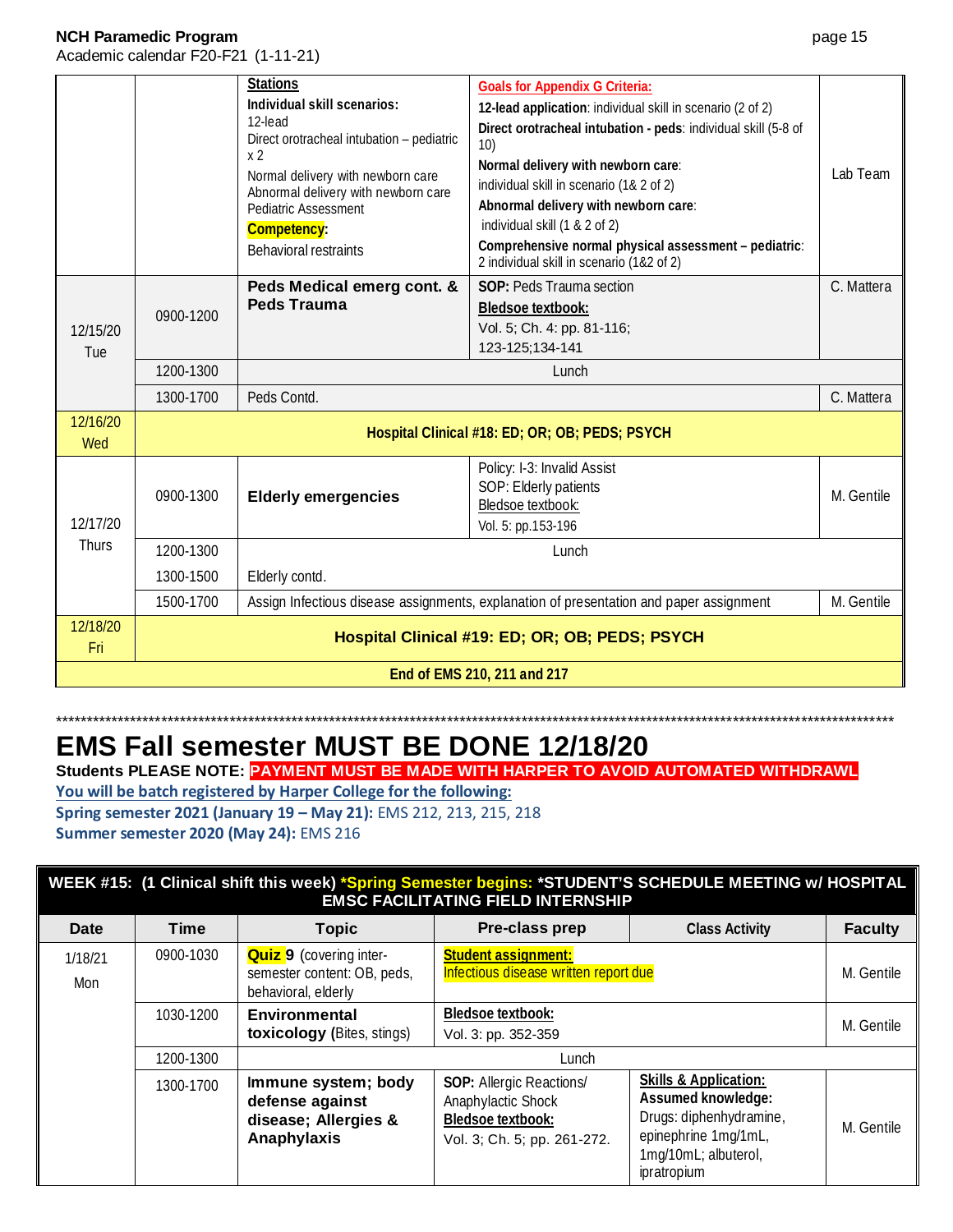|                                       |                                                                                                                                                                                                                                                                                                        |                                                                          | <b>EMSC FACILITATING FIELD INTERNSHIP</b>                                                                                                                                                                                                                                                                                                                                                                                                                                                                                                                                                                             | WEEK #15: (1 Clinical shift this week) *Spring Semester begins: *STUDENT'S SCHEDULE MEETING w/ HOSPITAL |                |  |  |
|---------------------------------------|--------------------------------------------------------------------------------------------------------------------------------------------------------------------------------------------------------------------------------------------------------------------------------------------------------|--------------------------------------------------------------------------|-----------------------------------------------------------------------------------------------------------------------------------------------------------------------------------------------------------------------------------------------------------------------------------------------------------------------------------------------------------------------------------------------------------------------------------------------------------------------------------------------------------------------------------------------------------------------------------------------------------------------|---------------------------------------------------------------------------------------------------------|----------------|--|--|
| <b>Date</b>                           | <b>Time</b>                                                                                                                                                                                                                                                                                            | <b>Topic</b>                                                             | Pre-class prep                                                                                                                                                                                                                                                                                                                                                                                                                                                                                                                                                                                                        | <b>Class Activity</b>                                                                                   | <b>Faculty</b> |  |  |
| 1/19/21<br>Tue                        | 0900-1200                                                                                                                                                                                                                                                                                              | Environmental<br>emergencies:<br><b>Heat &amp; Cold</b>                  | <b>SOPs: Heat Emergencies</b><br>Cold Emergencies<br>Bledsoe textbook:<br>Vol. 4; pp. 301-306; pp. 306-313                                                                                                                                                                                                                                                                                                                                                                                                                                                                                                            |                                                                                                         | M. Gentile     |  |  |
|                                       | 1200-1300                                                                                                                                                                                                                                                                                              |                                                                          | Lunch                                                                                                                                                                                                                                                                                                                                                                                                                                                                                                                                                                                                                 |                                                                                                         |                |  |  |
|                                       | 1300-1700                                                                                                                                                                                                                                                                                              |                                                                          | <b>LAB 25</b>                                                                                                                                                                                                                                                                                                                                                                                                                                                                                                                                                                                                         |                                                                                                         |                |  |  |
|                                       | <b>Stations</b><br>Individual skill lab:<br>Direct orotracheal intubation -<br>pediatric x2<br>Individual skill scenarios:<br>Pediatric medical scenarios<br>(that require DAI)<br>Comprehensive lab<br>scenarios:<br>Normal delivery with newborn<br>care & Abnormal delivery with<br>newborn care x2 |                                                                          | <b>Goals for Appendix G Criteria:</b><br>Direct orotracheal intubation - peds: individual skill (8-10 of 10)<br>Direct orotracheal intubation - peds: indiv. skill scenario (1 of 2)<br>Comprehensive lab scenario/skill competencies in lab:<br>Normal delivery with newborn care:<br>individual skill in scenario (1& 2 of 4)<br>Abnormal delivery with newborn care:<br>individual skill (1 & 2 of 4)<br>Medical including cardiac physical assessment comprehensive<br>scenario in a lab (1 of 10)<br>Obtaining a patient history from an alert and oriented patient:<br>comprehensive scenario in a lab (1 of 8) |                                                                                                         | Lab Team       |  |  |
| 1/20/21<br>Wed                        |                                                                                                                                                                                                                                                                                                        | EMS 218: Hospital Clinical #20: ED, OR (not Sun or Sat), OB, PEDS; Psych |                                                                                                                                                                                                                                                                                                                                                                                                                                                                                                                                                                                                                       |                                                                                                         |                |  |  |
| 1/21/21<br>Thurs                      | 0900-1200                                                                                                                                                                                                                                                                                              | <b>Environmental: Water</b><br>& altitude related<br>emergencies         | SOP: Submersion incidents<br>Bledsoe textbook:<br>Vol. 4: pp. 313-322                                                                                                                                                                                                                                                                                                                                                                                                                                                                                                                                                 |                                                                                                         | M. Gentile     |  |  |
|                                       | 1200-1300                                                                                                                                                                                                                                                                                              | Lunch                                                                    |                                                                                                                                                                                                                                                                                                                                                                                                                                                                                                                                                                                                                       |                                                                                                         |                |  |  |
|                                       | 1300-1700                                                                                                                                                                                                                                                                                              | <b>Stations</b>                                                          | <b>LAB 26</b><br><b>Goals for Appendix G Criteria:</b>                                                                                                                                                                                                                                                                                                                                                                                                                                                                                                                                                                |                                                                                                         |                |  |  |
|                                       | Individual skill scenarios:<br>Pediatric medical scenarios<br>(that require DAI) x1<br>Comprehensive lab<br>scenarios:<br>Normal delivery with newborn<br>care & Abnormal delivery with<br>newborn care x2                                                                                             |                                                                          | Direct orotracheal intubation - peds individual skill scenario (2 of 2)<br>Comprehensive lab scenario/skill competencies performed in lab:<br>Normal delivery with newborn care:<br>individual skill in scenario (2&3 of 4)<br>Abnormal delivery with newborn care:<br>individual skill (2&3 of 4)<br>Medical including cardiac physical assessment comprehensive<br>scenario in a lab (1 of 10)<br>Obtaining a patient history from an alert and oriented patient:<br>comprehensive scenario in a lab (1 of 8)                                                                                                       |                                                                                                         | Lab Team       |  |  |
|                                       |                                                                                                                                                                                                                                                                                                        | Pit crew cardiac arrest mngt-<br>peds                                    | (via peds arrest):<br>Direct orotracheal intubation-pediatric (1 of 12)<br>Misc: IV med admin (1 of 15); IO (1 of 2); extraglottic (1 of 12);<br>defibrillation (1 of 10)                                                                                                                                                                                                                                                                                                                                                                                                                                             |                                                                                                         |                |  |  |
| 1/22/21<br>Fri<br>System<br>meetings: | 0900-1200                                                                                                                                                                                                                                                                                              | <b>Infectious disease</b><br>presentations                               | <b>Student assignment:</b><br>10 min oral presentations<br>based on supplied criteria<br><b>Bledsoe textbook:</b><br>Vol. 3; Ch. 10, pp.391- 439                                                                                                                                                                                                                                                                                                                                                                                                                                                                      | <b>Skills Application:</b><br>I-2 Infection Control;<br>significant exposures and<br>functions of DICOs | M. Gentile     |  |  |
| RN Educator                           | 1200-1300                                                                                                                                                                                                                                                                                              |                                                                          | Lunch                                                                                                                                                                                                                                                                                                                                                                                                                                                                                                                                                                                                                 |                                                                                                         |                |  |  |
|                                       | 1300-1700                                                                                                                                                                                                                                                                                              | Infectious disease presentations cont.                                   |                                                                                                                                                                                                                                                                                                                                                                                                                                                                                                                                                                                                                       |                                                                                                         | M. Gentile     |  |  |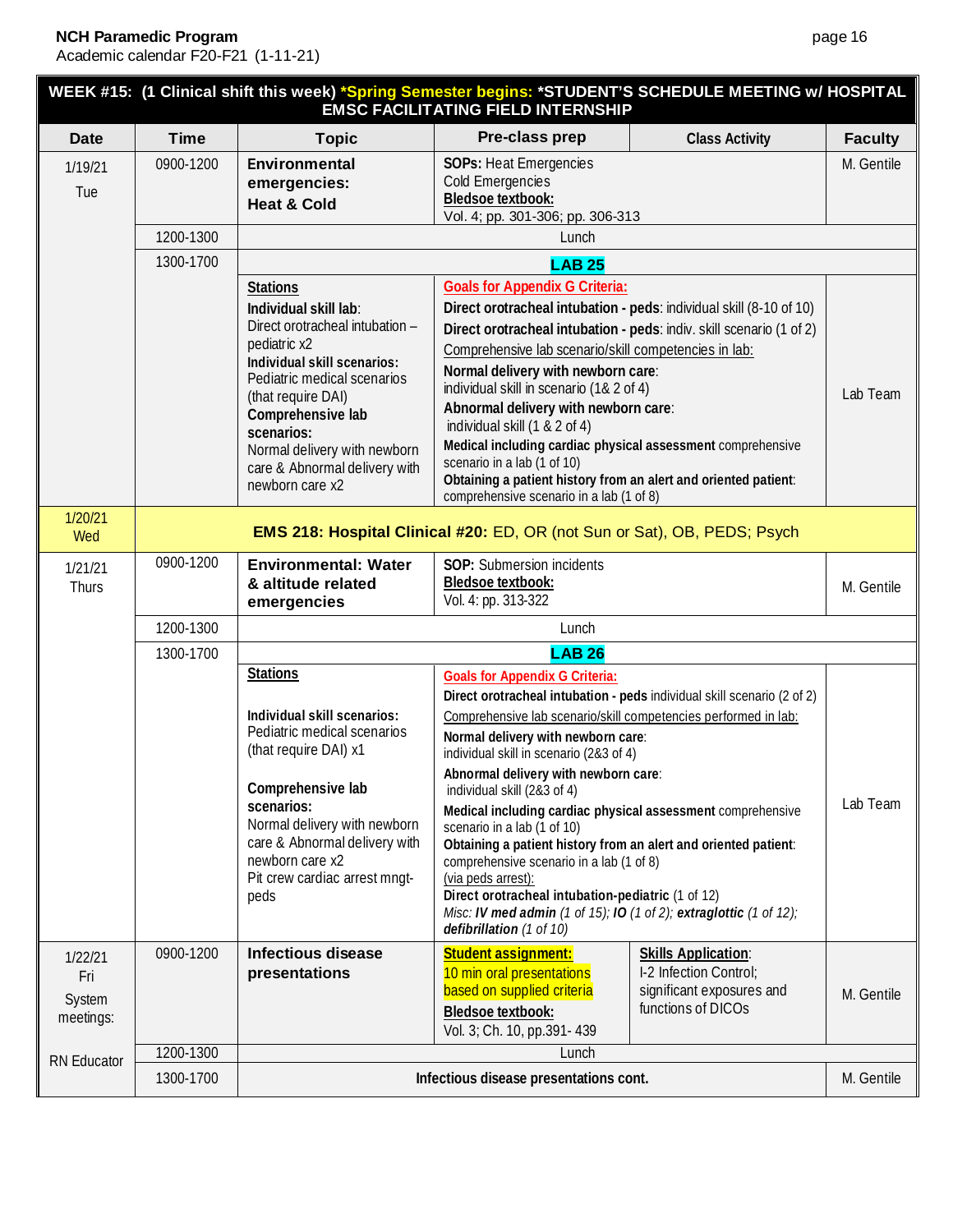# **NCH Paramedic Program**

| WEEK #16: (1 Clinical shift this week) |                                                          |                                          |                                                                                |                                                                                    |                |  |
|----------------------------------------|----------------------------------------------------------|------------------------------------------|--------------------------------------------------------------------------------|------------------------------------------------------------------------------------|----------------|--|
| <b>Date</b>                            | <b>Time</b>                                              | <b>Topic</b>                             | Pre-class prep                                                                 | <b>Class Activity</b>                                                              | <b>Faculty</b> |  |
| 1/25/21                                | 0900-1030                                                | Quiz 10                                  |                                                                                |                                                                                    | M. Gentile     |  |
| Mon                                    | 1030-1200                                                | <b>Metabolic disorders</b>               | <b>Bledsoe textbook:</b><br>Vol. 3: pp. 238-247; 255-258                       |                                                                                    | M. Gentile     |  |
|                                        | 1200-1300                                                | Lunch                                    |                                                                                |                                                                                    |                |  |
|                                        | 1300-1700                                                | <b>Diabetes</b>                          | SOP: Diabetic/Glucose Emerg<br><b>Bledsoe textbook:</b><br>Vol. 3: pp. 247-255 | <b>Skills &amp; Application</b><br>Capillary glucose assess<br>Glucagon, D10% IVPB | M. Gentile     |  |
| 1/26/21<br>Tues                        | 0900-1200                                                | <b>Medical neuro</b><br>disorders        | <b>SOP: Seizures</b><br>Bledsoe textbook: Vol. 3: pp. 220-233                  |                                                                                    | M. Gentile     |  |
|                                        | 1200-1300                                                | Lunch                                    |                                                                                |                                                                                    |                |  |
|                                        | 1300-1700                                                | <b>Neuro A&amp;P Neuro</b><br>assessment | <b>Bledsoe textbook:</b><br>Vol. 3: pp. 220-233; SOP:<br>AMS (p. 24)           | <b>Skills &amp; Application:</b><br>Neurological Assessment                        | C. Mattera     |  |
| 1/27/21                                | 0900-1200                                                | Neuro assessment cont'd                  |                                                                                |                                                                                    |                |  |
| Wed                                    | 1200-1300                                                | Lunch                                    |                                                                                |                                                                                    |                |  |
|                                        | 1300-1700                                                | Stroke, TIA                              | SOP: Stroke<br>Bledsoe textbook:<br>Vol. 3; pp. 214-220                        | <b>Skills &amp; Application:</b><br>Stroke screen assessment<br>Transport decision | C. Mattera     |  |
| 1/28/21<br><b>Thurs</b>                | 0900-1200                                                | <b>GI A&amp;P</b>                        | <b>Bledsoe textbook:</b><br>Vol. 3 pp. 275-293; pp. 300 - 320                  |                                                                                    | M. Gentile     |  |
|                                        | 1200-1300                                                |                                          | Lunch                                                                          |                                                                                    |                |  |
| System<br>meetings:                    | 1300-1430                                                | <b>GI Emergencies</b>                    | SOP: Acute Abd./Flank pain                                                     | <b>Skills &amp; Application</b><br>Abdominal assessment                            | M. Gentile     |  |
| <b>PEMSC</b>                           | 1445-1700                                                | <b>GU/Renal conditions</b>               | SOP: Dialysis/Chronic Renal<br>Failure                                         | Renal assessment                                                                   | M. Gentile     |  |
| 1/29<br>or 1/30<br>Fri / Sat           | Clinical: ED, OR (not Sun or Sat), OB, PEDS; Psych (#21) |                                          |                                                                                |                                                                                    |                |  |

| WEEK #17 (End of EMS 212: 1/29/19) |             |                                                   |                                                                                                                            |                                                                                       |                |  |  |
|------------------------------------|-------------|---------------------------------------------------|----------------------------------------------------------------------------------------------------------------------------|---------------------------------------------------------------------------------------|----------------|--|--|
| Date                               | <b>Time</b> | <b>Topic</b>                                      | Pre-class prep                                                                                                             | <b>Class Activity</b>                                                                 | <b>Faculty</b> |  |  |
| 2/1/21                             | 0900-1040   | <b>Quiz 11</b>                                    |                                                                                                                            |                                                                                       | M. Gentile     |  |  |
| Monday                             | 1040–1230   | Hematology                                        | <b>Bledsoe textbook:</b><br>Vol. 3 pp. 368-388; 439-444                                                                    |                                                                                       | M. Gentile     |  |  |
|                                    | 1230-1330   | Lunch                                             |                                                                                                                            |                                                                                       |                |  |  |
|                                    | 1330-1700   | <b>Toxicology &amp;</b><br><b>Substance Abuse</b> | SOP <sub>S</sub> :<br>Alcohol intoxication<br>Drug OD/Poisoning<br><b>Bledsoe textbook:</b><br>Vol. 3 pp. 368-388; 439-444 | <b>Skills &amp; Application</b><br>Rx of excited delirium<br>Antidotes for toxidromes | M. Gentile     |  |  |
| 2/2/21                             | 0900-1200   | Toxicology & Substance Use Disorders (Scenarios)  |                                                                                                                            |                                                                                       | M. Gentile     |  |  |
| Tuesday                            | 1200-1300   |                                                   | Lunch                                                                                                                      |                                                                                       |                |  |  |
|                                    | 1300-1700   | <b>LAB 27</b>                                     |                                                                                                                            |                                                                                       |                |  |  |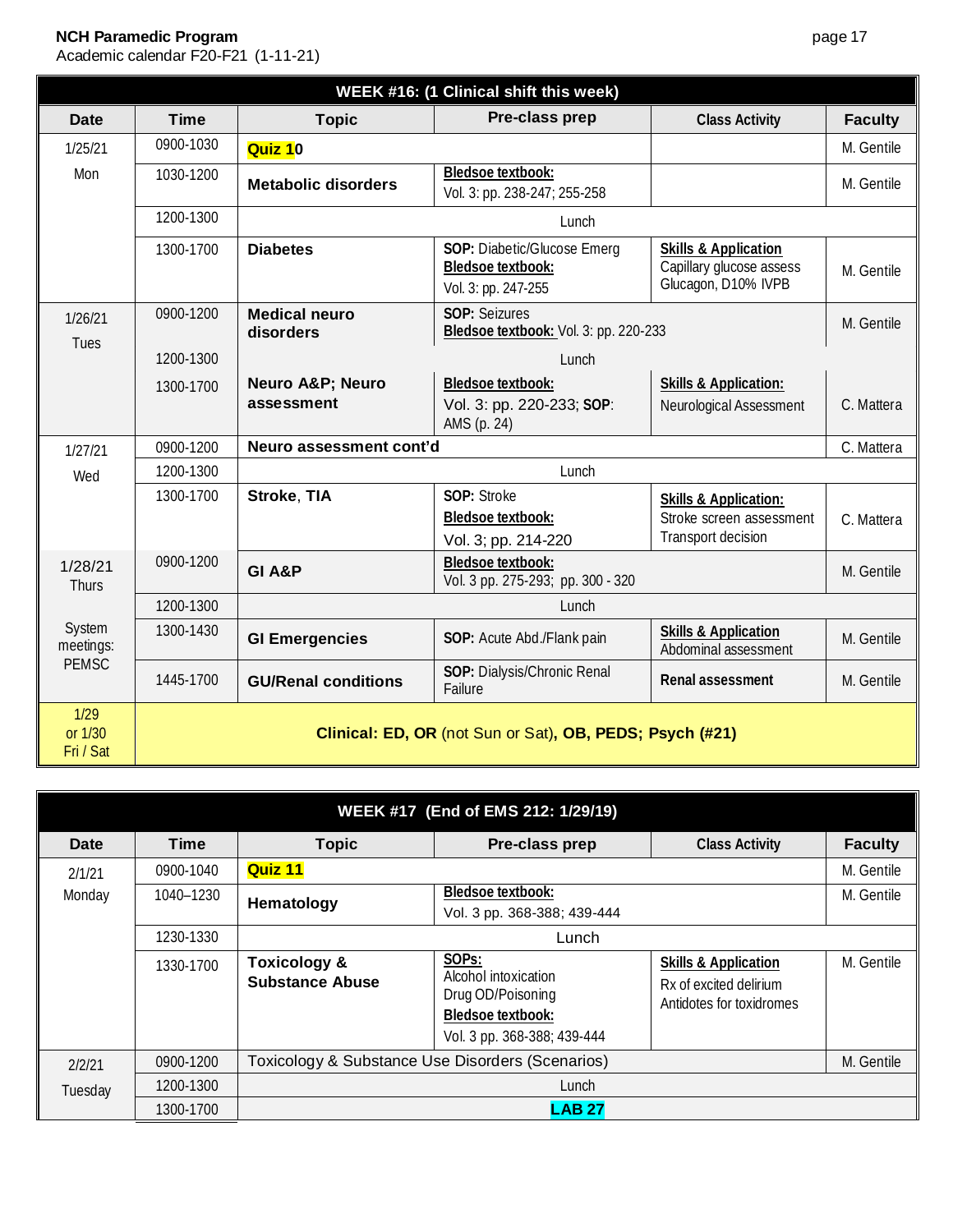| WEEK #17 (End of EMS 212: 1/29/19) |             |                                                                                                                                                                                                                    |                                                                                                                                                                                                                                                                                                                                                                                                                                                                                                                        |                       |                        |
|------------------------------------|-------------|--------------------------------------------------------------------------------------------------------------------------------------------------------------------------------------------------------------------|------------------------------------------------------------------------------------------------------------------------------------------------------------------------------------------------------------------------------------------------------------------------------------------------------------------------------------------------------------------------------------------------------------------------------------------------------------------------------------------------------------------------|-----------------------|------------------------|
| <b>Date</b>                        | <b>Time</b> | <b>Topic</b>                                                                                                                                                                                                       | Pre-class prep                                                                                                                                                                                                                                                                                                                                                                                                                                                                                                         | <b>Class Activity</b> | <b>Faculty</b>         |
|                                    |             | <b>Stations</b><br>Comprehensive lab<br>scenarios:<br>Pit crew cardiac arrest mngt-<br>peds x2<br>Pediatric medical scenarios<br>(that require DAI) x2<br>Adult medical & neuro<br>scenarios                       | <b>Goals for Appendix G Criteria:</b><br>Comprehensive lab scenario/skill competencies performed in lab:<br>Medical including cardiac physical assessment comprehensive<br>scenario in a lab (1 of 10)<br>Obtaining a patient history from an alert and oriented patient:<br>comprehensive scenario in a lab (1 of 8)<br>(via peds arrest & medical scenarios):<br>Direct orotracheal intubation-pediatric (1 of 12)<br>Misc: IV med admin (1 of 15); IO (1 of 2); extraglottic (1 of 12);<br>defibrillation (1 of 10) |                       | Lab team               |
| 2/3/21                             | 0845-0900   | Peds drug calculation (math test)                                                                                                                                                                                  |                                                                                                                                                                                                                                                                                                                                                                                                                                                                                                                        |                       |                        |
| Wed                                | 0900-1200   | <b>Clinical Q&amp;A &amp; portfolio progress</b>                                                                                                                                                                   |                                                                                                                                                                                                                                                                                                                                                                                                                                                                                                                        | Jen Dyer              |                        |
|                                    | 1200-1300   |                                                                                                                                                                                                                    | Lunch                                                                                                                                                                                                                                                                                                                                                                                                                                                                                                                  |                       |                        |
| System<br>meetings:                | 1300-1700   |                                                                                                                                                                                                                    |                                                                                                                                                                                                                                                                                                                                                                                                                                                                                                                        |                       |                        |
| PBPI                               |             | <b>Stations</b><br>Comprehensive lab<br>scenarios:<br>Pit crew cardiac arrest mngt-<br>peds x2<br>Pediatric medical scenarios<br>(that require needle<br>cricothyrotomyl) x2<br>Adult medical & neuro<br>scenarios | <b>Goals for Appendix G Criteria:</b><br>Comprehensive lab scenario/skill competencies performed in lab:<br>Medical including cardiac physical assessment comprehensive<br>scenario in a lab (1 of 10)<br>Obtaining a patient history from an alert and oriented patient:<br>comprehensive scenario in a lab (1 of 8)<br>(via peds arrest & medical scenarios):<br>Direct orotracheal intubation-pediatric (1 of 12)<br>Misc: IV med admin (1 of 15); IO (1 of 2); extraglottic (1 of 12);<br>defibrillation (1 of 10) |                       | Lab Team               |
| 2/4/21<br>Thursday                 | 0900-1300   | Mod III (EMS 212)<br><b>PRACTICAL Exam</b><br><i>*Students are assigned in</i><br>shifts; list will be given in<br>class                                                                                           | Adult medical scenario<br>Peds scenario<br>Peds advanced airway<br><b>12 L ECG</b><br>Cardiac arrest mngt: adult & peds                                                                                                                                                                                                                                                                                                                                                                                                |                       | M. Gentile<br>Lab Team |
| 2/5/21                             | 0900-1200   |                                                                                                                                                                                                                    | Mod III (EMS 212) Written Exam and ECG Strip Test (Auditorium)                                                                                                                                                                                                                                                                                                                                                                                                                                                         |                       |                        |
| Friday                             | 1200-1300   | Exam Review (LC 3 & 4)                                                                                                                                                                                             |                                                                                                                                                                                                                                                                                                                                                                                                                                                                                                                        |                       | M. Gentile             |

| WEEK #18 (EMS 213) (1 Clinical shift this week) |             |                                                         |                                                                                                                         |                                                                                                                                     |                |  |
|-------------------------------------------------|-------------|---------------------------------------------------------|-------------------------------------------------------------------------------------------------------------------------|-------------------------------------------------------------------------------------------------------------------------------------|----------------|--|
| Date                                            | <b>Time</b> | <b>Topic</b>                                            | Pre-class prep                                                                                                          | <b>Class Activity</b>                                                                                                               | <b>Faculty</b> |  |
| 2/8/21                                          | 0900-1200   | <b>Kinematics of trauma</b>                             | Bledsoe textbook: Vol. 4; pp. 18-55                                                                                     |                                                                                                                                     | M. Gentile     |  |
| Monday                                          | 1200-1300   |                                                         | Lunch                                                                                                                   |                                                                                                                                     |                |  |
|                                                 | 1300-1700   | <b>Hypovolemic Shock</b>                                | SOP: Shock<br>Bledsoe textbook: Vol. 4; Ch. 3, pp. 57-77                                                                | M. Gentile                                                                                                                          |                |  |
| 2/9/21<br>Tue                                   | 0900-1200   | Trauma Assessment &<br>general mgt                      | SOP: ITC; Trauma Center criteria<br>Policy: A-2<br>Aeromedical Transport<br><b>Bledsoe textbook:</b><br>Vol. 4; 331-347 | <b>Skills &amp; Application:</b><br>Trauma Assessment<br>Hemorrhage control:<br>tourniquet; hemostatic<br>drsg; fluid resuscitation | C. Mattera     |  |
|                                                 | 1200-1300   |                                                         | Lunch                                                                                                                   |                                                                                                                                     |                |  |
|                                                 | 1300-1700   | <b>Head Trauma and</b><br><b>Traumatic Brain Injury</b> | <b>SOP: Head trauma</b><br><b>Bledsoe textbook:</b><br>Vol. 4; pp. 145-155; 166-173; 186-<br>192; 196-200               |                                                                                                                                     | C. Mattera     |  |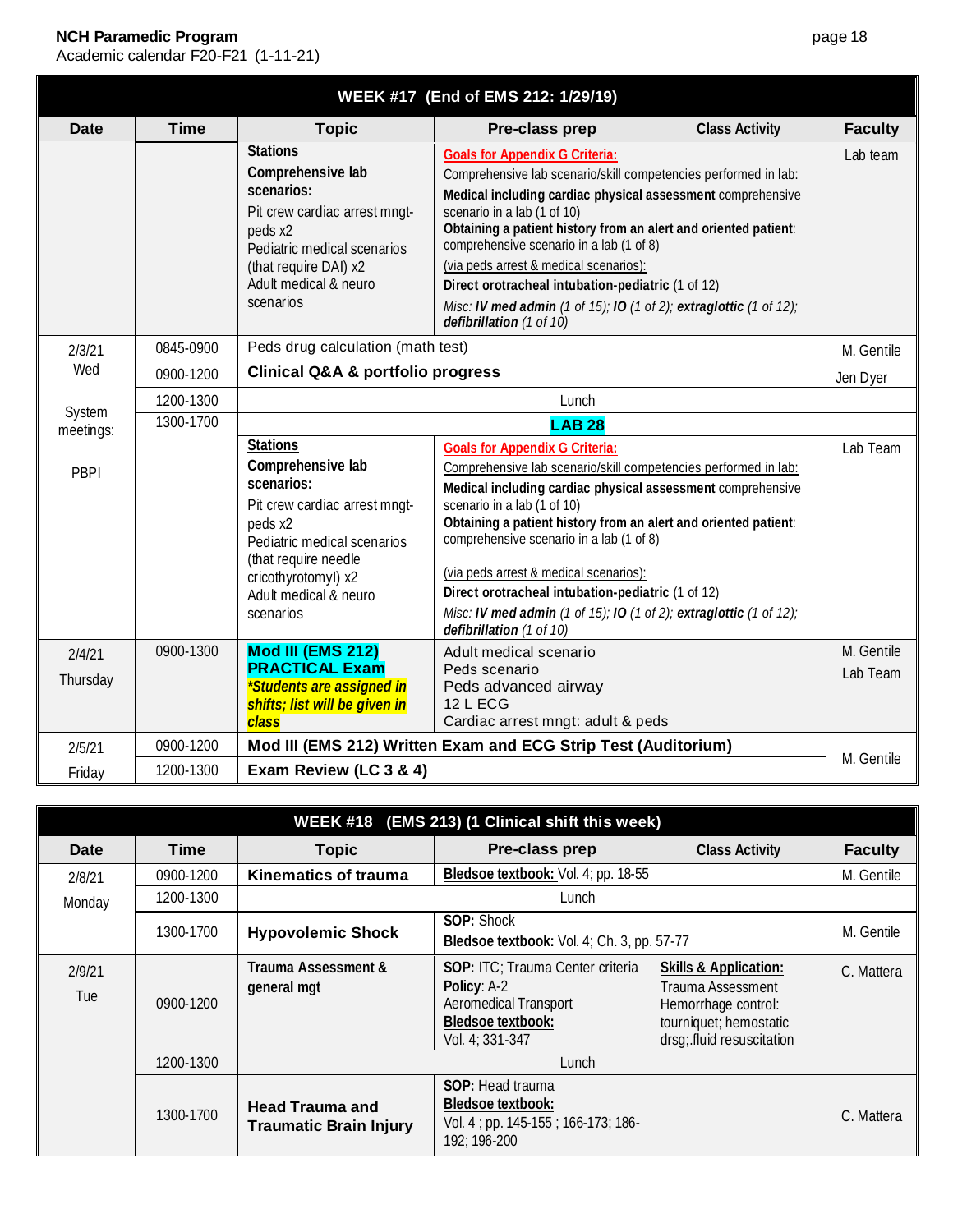|                  |             |                                                                                                                                                                                                                                                                                                | WEEK #18 (EMS 213) (1 Clinical shift this week)                                                                                                                                                                                                      |                                                                                                                                     |                |  |  |  |
|------------------|-------------|------------------------------------------------------------------------------------------------------------------------------------------------------------------------------------------------------------------------------------------------------------------------------------------------|------------------------------------------------------------------------------------------------------------------------------------------------------------------------------------------------------------------------------------------------------|-------------------------------------------------------------------------------------------------------------------------------------|----------------|--|--|--|
| <b>Date</b>      | <b>Time</b> | <b>Topic</b>                                                                                                                                                                                                                                                                                   | Pre-class prep                                                                                                                                                                                                                                       | <b>Class Activity</b>                                                                                                               | <b>Faculty</b> |  |  |  |
| 2/10/21<br>Wed   |             |                                                                                                                                                                                                                                                                                                | Clinical: ED, OR; OB, PEDS, PSYCH (#22)                                                                                                                                                                                                              |                                                                                                                                     |                |  |  |  |
| 2/11/21<br>Thurs | 0900-1200   | <b>Ocular emergencies</b><br>and trauma                                                                                                                                                                                                                                                        | SOP: Eye emergencies<br><b>Bledsoe textbook:</b><br>Vol. 4, Ch. 6, pp. 184-185;<br>Vol. 3; Ch. 12, pp. 467-472                                                                                                                                       | <b>Skills &amp; Application</b><br>Ocular assessment<br>Contact lens removal<br>Eye irrigation; protective<br>shields; eye patching | C. Mattera     |  |  |  |
|                  | 1200-1300   |                                                                                                                                                                                                                                                                                                | Lunch                                                                                                                                                                                                                                                |                                                                                                                                     |                |  |  |  |
|                  | 1300-1700   | Spine trauma                                                                                                                                                                                                                                                                                   | SOP: Spine trauma<br>Assumed knowledge:<br>Atropine; norepi/dopamine<br><b>Bledsoe textbook:</b><br>Vol. 4; pp. 155-166; 173-179; 188-<br>200                                                                                                        | <b>Skills &amp; Application:</b><br>Spine motion restriction<br>Protective equipment<br>removal                                     | C. Mattera     |  |  |  |
| 2/12/21<br>Fri   | 0900-1200   | <b>Chest Trauma</b>                                                                                                                                                                                                                                                                            | SOP: Chest Trauma<br><b>Bledsoe textbook:</b><br>Vol. 4; Ch. 7, pp. 206-232                                                                                                                                                                          | <b>Skills &amp; Application:</b><br>Pleural decompression;<br>vented/channeled chest<br>seals                                       | M. Gentile     |  |  |  |
|                  | 1200-1300   | Lunch                                                                                                                                                                                                                                                                                          |                                                                                                                                                                                                                                                      |                                                                                                                                     |                |  |  |  |
|                  |             | <b>LAB 29</b>                                                                                                                                                                                                                                                                                  |                                                                                                                                                                                                                                                      |                                                                                                                                     |                |  |  |  |
|                  | 1300-1700   | Stations:<br>Individual skill lab:<br>Hemorrhage control<br>Pleural decompression<br>Chest vented seals<br>Comp.lab scenarios:<br>Trauma ETI- adults x2<br>Trauma Skill "practice":<br>Joint, long bone; pelvic<br>splinting; SMR: adult supine<br>with helmet removal; adult<br>seated w/ KED | <b>Goals for Appendix G Criteria:</b><br>Hemorrhage control individual skill in lab (1 of 1)<br>Trauma endotracheal intubation - adult: comprehensive<br>scenario in a lab (1&2 of 2)<br>Pleural needle decompression individual skill (1&2 of<br>2) |                                                                                                                                     | Lab Team       |  |  |  |

| WEEK #19 (1 Clinical shift this week) |             |                                                                        |                                                                                                                                                                 |                                                                                                                                           |                |  |
|---------------------------------------|-------------|------------------------------------------------------------------------|-----------------------------------------------------------------------------------------------------------------------------------------------------------------|-------------------------------------------------------------------------------------------------------------------------------------------|----------------|--|
| <b>Date</b>                           | <b>Time</b> | <b>Topic</b>                                                           | Pre-class prep                                                                                                                                                  | <b>Class Activity</b>                                                                                                                     | <b>Faculty</b> |  |
| 2/15/21                               | 0900-1030   | Quiz 12                                                                |                                                                                                                                                                 |                                                                                                                                           | M. Gentile     |  |
| Mon                                   | 1030-1200   | <b>Abdominal &amp; GU</b><br>Trauma                                    | Bledsoe textbook:<br>Vol. 4. Ch. 8, pp. 235-254                                                                                                                 |                                                                                                                                           | M. Gentile     |  |
|                                       | 1200-1300   | Lunch                                                                  |                                                                                                                                                                 |                                                                                                                                           |                |  |
|                                       | 1300-1500   | Abdominal and GU trauma cont.                                          | M. Gentile                                                                                                                                                      |                                                                                                                                           |                |  |
|                                       | 1500-1700   | Interventions for chronic<br>care and technology-<br>assisted patients | <b>Procedure Manual</b><br>Monitoring NG tubes, indwelling<br>urinary catheter; developmental<br>disabilities<br>Bledsoe textbook:<br>Vol. 5, Ch. 8 pp. 231-256 | <b>Skills &amp; Application:</b><br>NG tubes<br>Indwelling urinary catheters<br>G or J tubes<br>Central vein catheters<br>Cerebral shunts | M. Gentile     |  |
| 2/16/21<br>Tue                        | 0900-1200   | <b>Burns: Thermal</b>                                                  | SOP <sub>S</sub> :<br>CO/cyanide poisoning; Burn trauma<br><b>Burn Center Transport</b><br>Bledsoe textbook:<br>Vol. 4: pp. 116-136                             | <b>Skills &amp; Application:</b><br>Burn wound management                                                                                 | C. Mattera     |  |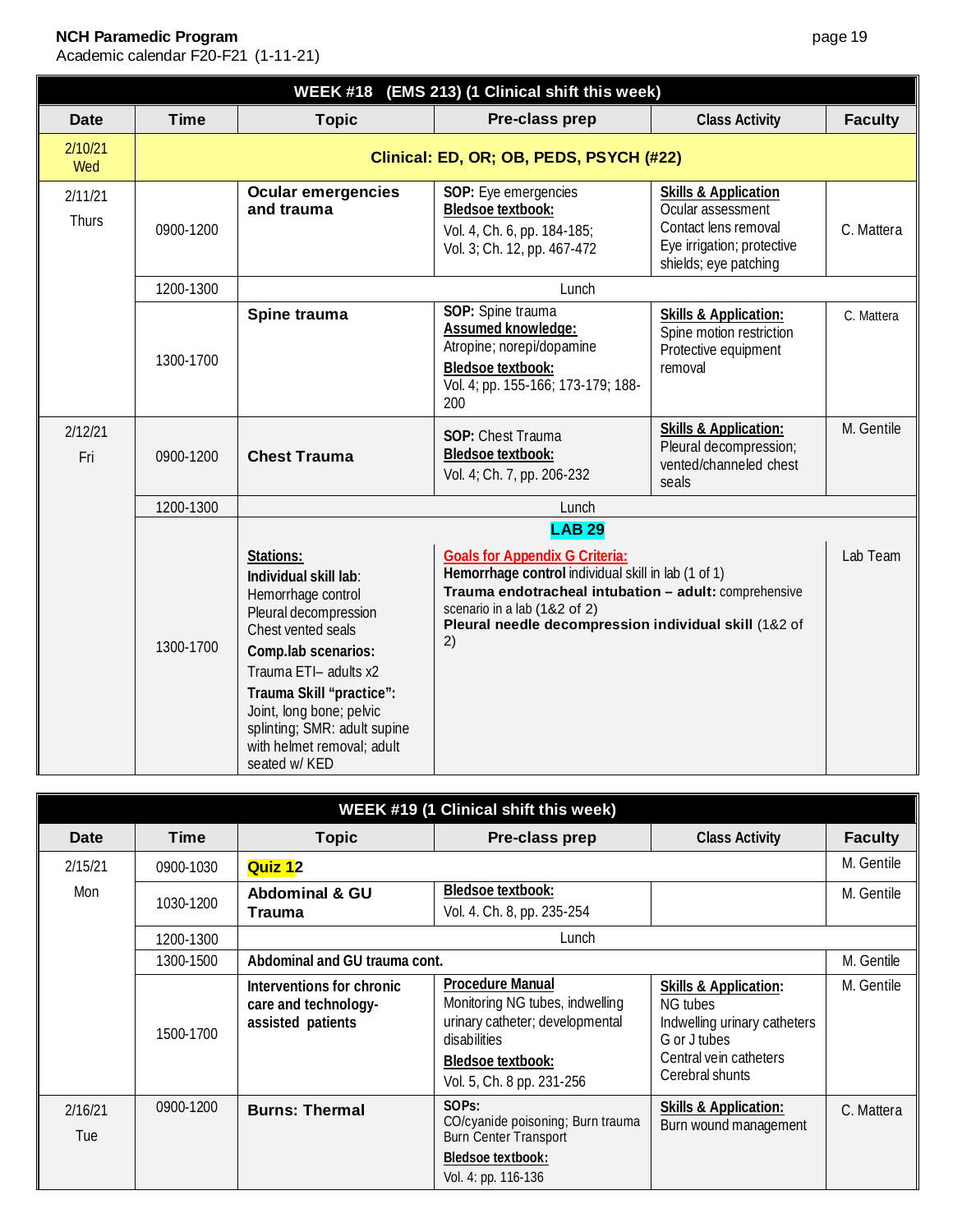| WEEK #19 (1 Clinical shift this week) |             |                                                                                                                                                                                                                                                                                           |                                                                                                                                                                                                                                                              |                                                                                                               |                |
|---------------------------------------|-------------|-------------------------------------------------------------------------------------------------------------------------------------------------------------------------------------------------------------------------------------------------------------------------------------------|--------------------------------------------------------------------------------------------------------------------------------------------------------------------------------------------------------------------------------------------------------------|---------------------------------------------------------------------------------------------------------------|----------------|
| <b>Date</b>                           | <b>Time</b> | <b>Topic</b>                                                                                                                                                                                                                                                                              | Pre-class prep                                                                                                                                                                                                                                               | <b>Class Activity</b>                                                                                         | <b>Faculty</b> |
|                                       | 1200-1300   |                                                                                                                                                                                                                                                                                           | Lunch                                                                                                                                                                                                                                                        |                                                                                                               |                |
|                                       | 1300-1530   | <b>Burns (other MOI)</b>                                                                                                                                                                                                                                                                  | Bledsoe textbook: Vol. 4: pp. 137-141                                                                                                                                                                                                                        |                                                                                                               | M. Gentile     |
|                                       | 1530 - 1700 | Dealing with Death &<br><b>Dying; Palliative Care</b>                                                                                                                                                                                                                                     | SOPs: Withholding//withdrawing Resuscitation/POLST form<br>Policies:<br>D5 Do not resuscitate guidelines; M-4 Med Examiner Guidelines<br>Bledsoe textbook: Vol. 1: pp. 71-74                                                                                 |                                                                                                               | M. Gentile     |
| 2/17/21<br>Wed                        |             |                                                                                                                                                                                                                                                                                           | Clinical: ED, OR (not Sun or Sat), OB; Peds; Psych (#23)                                                                                                                                                                                                     |                                                                                                               |                |
| 2/18/21                               | 0900-1100   | <b>Facial &amp; ear Trauma</b>                                                                                                                                                                                                                                                            | Bledsoe textbook:<br>Vol. 4, Ch. 6, pp. 150 - 153, 186-200                                                                                                                                                                                                   |                                                                                                               |                |
| Thursday                              | 1100-1200   | Special patient populations                                                                                                                                                                                                                                                               | SOP:<br>Extremely obese pt.; Special Healthcare Needs<br>Bledsoe textbook: Vol. 5, Ch. 7 pp. 214-228                                                                                                                                                         |                                                                                                               | M. Gentile     |
|                                       | 1200-1300   |                                                                                                                                                                                                                                                                                           | Lunch                                                                                                                                                                                                                                                        |                                                                                                               |                |
|                                       | 1300-1430   | Pts with tracheotomies and<br>on ventilators                                                                                                                                                                                                                                              | SOP: Pt w/Tracheostomy (p.12)<br><b>Bledsoe textbook:</b><br>Vol. 5. Ch. 8, pp. 246-250                                                                                                                                                                      | <b>Skills &amp; Application:</b><br>Tracheostomy suctioning<br>Exchange of trach<br>Bag to stoma ventilations | D. Mazzolini   |
|                                       | 1430-1700   | Interpersonal violence                                                                                                                                                                                                                                                                    | Bledsoe textbook: Vol. 5:<br>pp.199-211<br>Policies: V-2 Violence/abuse; V-3:<br>Elder Abuse; V-4: Domestic<br>Violence<br>SOP: Suspected Abuse/Neglect                                                                                                      |                                                                                                               | S. Wood        |
| 2/19/21<br>Friday                     | 0900-1200   | <b>Musculoskeletal</b><br>trauma                                                                                                                                                                                                                                                          | SOP: Musculoskeletal trauma<br>Assumed knowledge: fentanyl,<br>ketamine midazolam<br><b>Bledsoe textbook:</b><br>Vol. 4; pp. 257-295; 83-115                                                                                                                 | <b>Skills &amp; Application</b><br>All splinting/bandaging<br>procedures                                      | M. Gentile     |
|                                       | 1200-1300   |                                                                                                                                                                                                                                                                                           | Lunch                                                                                                                                                                                                                                                        |                                                                                                               |                |
|                                       | 1300-1700   |                                                                                                                                                                                                                                                                                           | <b>Lab 30</b>                                                                                                                                                                                                                                                |                                                                                                               |                |
|                                       |             | Stations:<br>Individual skill lab:<br>Trauma physical asses- adult<br>Individual skill scenarios:<br>Hemorrhage control<br>Pleural decompression<br>Trauma Skill "competency":<br>Joint; long bone; pelvic<br>splinting; SMR: adult supine<br>with helmet removal; adult<br>seated w/ KED | <b>Goals for Appendix G Criteria:</b><br>Trauma physical assessment- adult individual skill in lab (1&2<br>of $2)$<br>Hemorrhage control individual skill in scenario (1&2 of 2)<br>Pleural needle decompression: individual skill in scenario<br>(182 of 2) |                                                                                                               | Lab Team       |

| WEEK #20 (3 Clinical shifts this week) |           |                              |                |                       |                     |  |  |
|----------------------------------------|-----------|------------------------------|----------------|-----------------------|---------------------|--|--|
| <b>Date</b>                            | Time      | <b>Topic</b>                 | Pre-class prep | <b>Class Activity</b> | <b>Faculty</b>      |  |  |
| 2/22/21                                | 0900-1030 | <b>Quiz 13</b>               |                |                       | M. Gentile          |  |  |
| Monday                                 | 1030-1200 | <b>Patients with Autism</b>  |                |                       | <b>B.</b> Hornstein |  |  |
|                                        | 1200-1300 |                              | Lunch          |                       |                     |  |  |
|                                        | 1300-1700 | <b>Radiation emergencies</b> |                |                       | К.<br>Christianson  |  |  |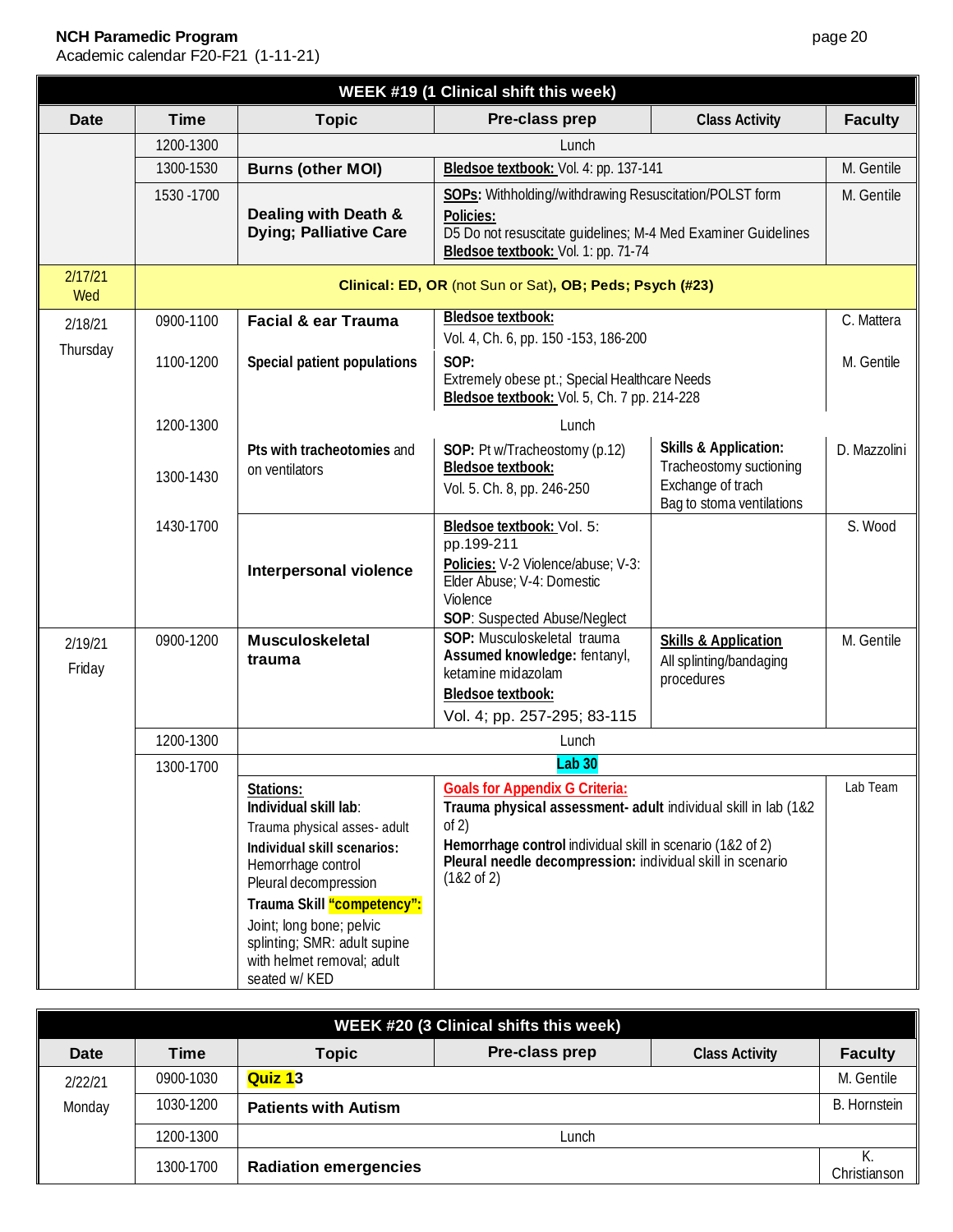| <b>WEEK #20 (3 Clinical shifts this week)</b> |                                                                                                                                                                                              |                                                                                                                                                                                                               |                                                                                                                                                                                                                                                                                                                                                       |                                                                                          |                                  |  |
|-----------------------------------------------|----------------------------------------------------------------------------------------------------------------------------------------------------------------------------------------------|---------------------------------------------------------------------------------------------------------------------------------------------------------------------------------------------------------------|-------------------------------------------------------------------------------------------------------------------------------------------------------------------------------------------------------------------------------------------------------------------------------------------------------------------------------------------------------|------------------------------------------------------------------------------------------|----------------------------------|--|
| <b>Date</b>                                   | <b>Time</b>                                                                                                                                                                                  | <b>Topic</b>                                                                                                                                                                                                  | Pre-class prep                                                                                                                                                                                                                                                                                                                                        | <b>Class Activity</b>                                                                    | <b>Faculty</b>                   |  |
| 2/23/21<br>Tuesday                            | 0900-1200                                                                                                                                                                                    | <b>Multiple patient</b><br>incident management;<br>Intro to Triage and<br><b>SMART tags</b>                                                                                                                   | SOP:<br>Multiple patient incidents<br><b>Active Assailant Incidents</b><br>Policy:<br>C-3: Crisis Response<br>E-6: Episodic Mass Gathering<br><b>Bledsoe textbook:</b><br>Vol. 5, Ch. 11, 295-318                                                                                                                                                     | <b>Skills Application:</b><br>Use of START and<br>Jump-Start triage<br>Use of SMART tags | D. Hoyt,<br>D. Smith,<br>P Dyer, |  |
|                                               | 1200-1300                                                                                                                                                                                    |                                                                                                                                                                                                               | Lunch                                                                                                                                                                                                                                                                                                                                                 |                                                                                          |                                  |  |
|                                               | 1300-1700                                                                                                                                                                                    | Multiple patient management cont.                                                                                                                                                                             |                                                                                                                                                                                                                                                                                                                                                       | <b>MPM</b> exercises                                                                     | D. Hoyt,<br>D. Smith,<br>P Dyer, |  |
| 2/24/21                                       |                                                                                                                                                                                              | <b>LAB 31</b>                                                                                                                                                                                                 |                                                                                                                                                                                                                                                                                                                                                       |                                                                                          |                                  |  |
| Wed                                           | 0900-1200                                                                                                                                                                                    | Stations:<br>Individual skill scenarios:<br>Trauma physical assess- adult<br>Comprehensive lab<br>scenarios:<br>Pleural decompression<br>Trauma scenarios<br>(to include trauma physical<br>assessment-adult) | <b>Goals for Appendix G Criteria:</b><br>Trauma physical assessment- adult individual skill in<br>scenario (1&2 of 2)<br>Hemorrhage control individual skill in scenario (1&2 of 2)<br>Pleural needle decompression: comprehensive scenario in a<br>lab (1&2 of 2)<br>Trauma physical assessment- adult comprehensive scenario<br>in a lab $(1$ of 6) |                                                                                          | Lab team                         |  |
|                                               | 1200-1300                                                                                                                                                                                    |                                                                                                                                                                                                               | Lunch                                                                                                                                                                                                                                                                                                                                                 |                                                                                          |                                  |  |
|                                               |                                                                                                                                                                                              |                                                                                                                                                                                                               | <b>LAB 32</b>                                                                                                                                                                                                                                                                                                                                         |                                                                                          |                                  |  |
|                                               | Stations:<br>Comprehensive lab<br>scenarios:<br>1300-1700<br>Trauma scenarios x3<br>(to include trauma physical<br>assessment-adult)<br>Pediatric medical scenarios<br>(that require DAI) x2 |                                                                                                                                                                                                               | <b>Goals for Appendix G Criteria:</b><br>Trauma physical assessment- adult comprehensive scenario<br>in a lab $(1$ of 6)<br>Direct orotracheal intubation-pediatric comprehensive<br>scenario/skill in a lab (1 of 12)                                                                                                                                |                                                                                          | Lab team                         |  |
| 2/25/21<br><b>Thurs</b>                       |                                                                                                                                                                                              |                                                                                                                                                                                                               | Hospital clinical: ED, OR (not Sun or Sat), OB; Peds; Psych (#24)                                                                                                                                                                                                                                                                                     |                                                                                          |                                  |  |
| 2/26 or 2/27<br>Fri/Sat                       |                                                                                                                                                                                              |                                                                                                                                                                                                               | Hospital clinical: ED, OR (not Sun or Sat), OB; Peds; Psych (#25)                                                                                                                                                                                                                                                                                     |                                                                                          |                                  |  |

| WEEK #21: (1 Clinical shifts this week) |               |                                                                                                                                                                            |                                                                                                                                                                                                                        |                       |                |  |  |
|-----------------------------------------|---------------|----------------------------------------------------------------------------------------------------------------------------------------------------------------------------|------------------------------------------------------------------------------------------------------------------------------------------------------------------------------------------------------------------------|-----------------------|----------------|--|--|
| Date                                    | <b>Time</b>   | <b>Topic</b>                                                                                                                                                               | Pre-class prep                                                                                                                                                                                                         | <b>Class Activity</b> | <b>Faculty</b> |  |  |
| 3/1/21                                  |               |                                                                                                                                                                            | <b>LAB 33</b>                                                                                                                                                                                                          |                       |                |  |  |
|                                         | 0900-1200     | Stations:<br>Comprehensive lab<br>scenarios:<br>Trauma scenarios x3<br>(to include trauma physical<br>assessment-adult)<br>Peds medical scenarios (that<br>require DAI) x2 | <b>Goals for Appendix G Criteria:</b><br>Trauma physical assessment- adult comprehensive scenario<br>in a lab $(1$ of 6)<br>Direct orotracheal intubation-pediatric comprehensive<br>scenario/skill in a lab (1 of 12) |                       | Lab Team       |  |  |
|                                         | 1200-1300     |                                                                                                                                                                            | Lunch                                                                                                                                                                                                                  |                       |                |  |  |
|                                         | <b>LAB 34</b> |                                                                                                                                                                            |                                                                                                                                                                                                                        |                       |                |  |  |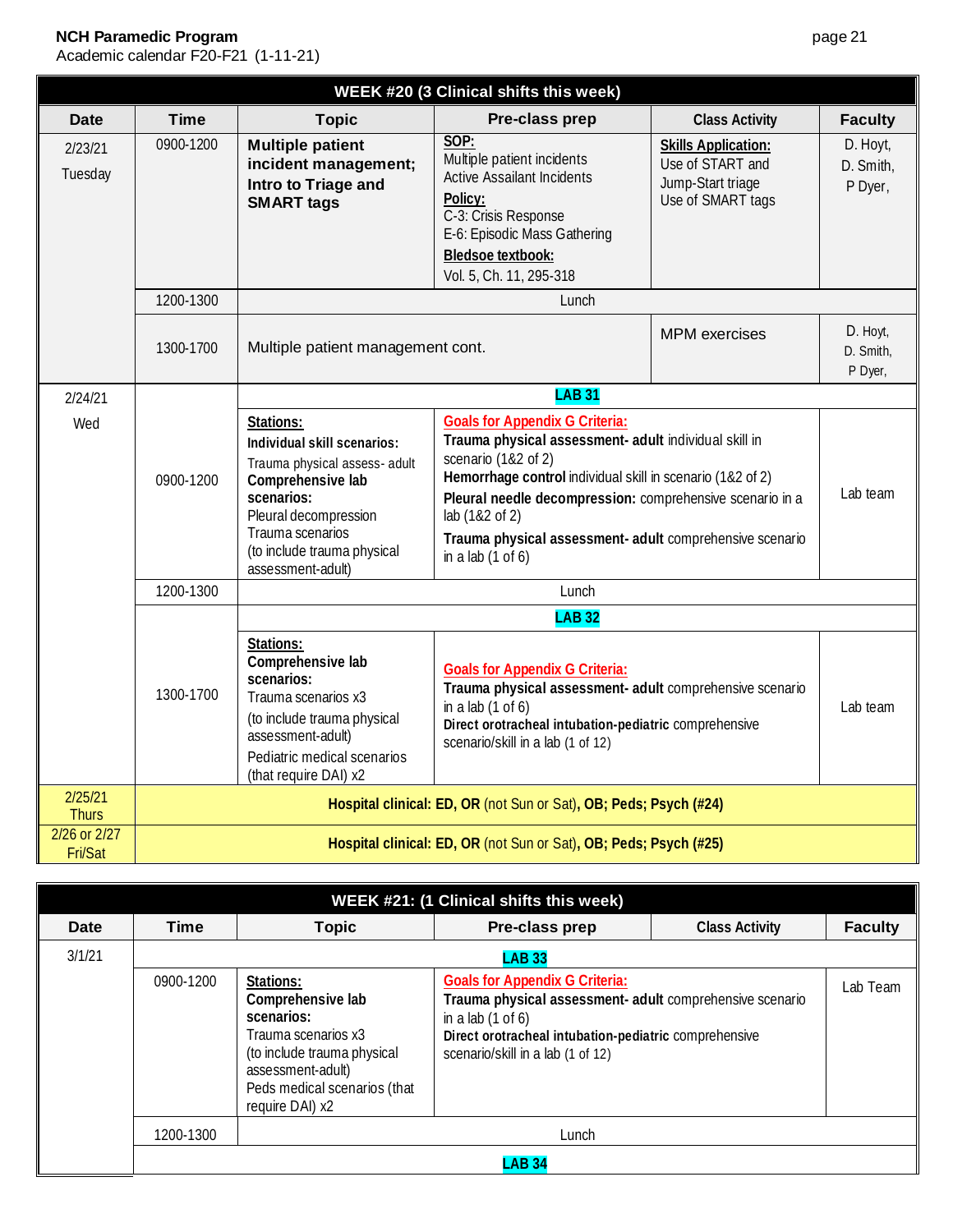Academic calendar F20-F21 (1-11-21)

|                 | 1300-1700 | Stations:<br>Comprehensive lab<br>scenarios:<br>Trauma scenarios x3<br>(trauma assessment-adult)<br>Peds medical scenarios (DAI)<br>x2 | <b>Goals for Appendix G Criteria:</b><br>Trauma physical assessment- adult comprehensive scenario<br>in a lab $(1$ of 6)<br>Direct orotracheal intubation-pediatric comprehensive<br>scenario/skill in a lab (1 of 12) |                        | Lab Team   |
|-----------------|-----------|----------------------------------------------------------------------------------------------------------------------------------------|------------------------------------------------------------------------------------------------------------------------------------------------------------------------------------------------------------------------|------------------------|------------|
| 3/2/21<br>Tue   | 0900-1200 | <b>Hazardous Materials</b><br><b>Incidents</b>                                                                                         | SOP: Hazardous Materials<br>Incidents chemical agents,<br>widespread disease outbreak<br>SOP: Weapons of mass<br>destruction - Duo-Dote kits<br>Bledsoe textbook:<br>Vol. 5, Ch. 13, pp. 354-374                       | Chempack requests      | S. Pierson |
|                 | 1200-1300 | Lunch                                                                                                                                  |                                                                                                                                                                                                                        |                        |            |
| 1300-1700       |           | <b>Gun safety</b>                                                                                                                      |                                                                                                                                                                                                                        |                        | S. Pierson |
| 3/3/21<br>Wed   | 0900-1200 | Vehicle rescue and rescue<br>awareness operations                                                                                      | Policy:<br>L-2: Safe Ambulance Operation:; Use of Lights and Sirens<br>Bledsoe textbook: Vol. 5, Ch. 9, 10, 12 14                                                                                                      |                        | D. Hansen  |
| System          | 1200-1300 | Lunch                                                                                                                                  |                                                                                                                                                                                                                        |                        |            |
| meetings:       |           | <b>LAB 35</b>                                                                                                                          |                                                                                                                                                                                                                        |                        |            |
| <b>PBPI</b>     | 1300-1700 | Stations:<br>Comprehensive lab<br>scenarios:<br>Trauma scenarios x3<br>(trauma physical assesst-adult)<br>Peds med. scenarios (DAI) x2 | <b>Goals for Appendix G Criteria:</b><br>Trauma physical assessment- adult comprehensive scenario<br>in a lab $(1$ of 6)<br>Direct orotracheal intubation-pediatric comprehensive<br>scenario/skill in a lab (1 of 12) |                        | Lab Team   |
| 3/4/21<br>Thurs | 0900-1500 | Mod IV (EMS 213)<br><b>PRACTICAL Exam</b><br>*assigned in shifts                                                                       | <b>Practical Exam Module IV (EMS 213)</b><br><b>All Trauma Assessment Scenarios</b>                                                                                                                                    |                        | Lab Team   |
| 3/5/21          | 0900-1200 |                                                                                                                                        | Mod IV (EMS 213) Written Exam & ECG Strip Test                                                                                                                                                                         |                        | M. Gentile |
| Fri             | 1200-1300 |                                                                                                                                        | Lunch                                                                                                                                                                                                                  |                        |            |
|                 | 1300-1330 | Exam Review (LC 3/4)                                                                                                                   |                                                                                                                                                                                                                        |                        | M. Gentile |
|                 | 1330-1530 | <b>Orientation to field internship</b>                                                                                                 |                                                                                                                                                                                                                        | Policy: P-1: Preceptor | M. Gentile |
|                 | 1530-1700 | Orientation to FISDAP for the field internship                                                                                         |                                                                                                                                                                                                                        |                        | J. Dyer    |

#### **Prerequisites for release to Field Internship (EMS 215):**

- Successful completion of EMS 213
- Successful completion of EMS 218 (except for the elective), paperwork submitted to & approved by J. Dyer
- All patient care contacts and skill revolutions required prior to onset of Field Internship done and entered into Fisdap by student and approved by J. Dyer
- All class-required simulated runs completed by student, submitted to and approved by J. Albert
- Eligible preceptor(s) identified by agency, approved by hospital educator, & paperwork submitted to M. Gentile
- Agency agreement to host students signed by authorized administrator and submitted to C. Mattera
- Hold harmless statement signed by student and forwarded to agency

Field activities will be determined by whether or not we are operating under pandemic restrictions. These dates are offered with the assumption that students are allowed in a usual and customary field experience (team member and Capstone (team leader) sequencing.

There are live patient care contacts and skill revolutions that must be completed during the field experiences. If a student is not meeting these requirements by the middle of phase II, notify J. Dyer so you can be scheduled for additional hospital clinical shifts. The specific numbers of each to be done prior to and during EMS 215 will be given to students.